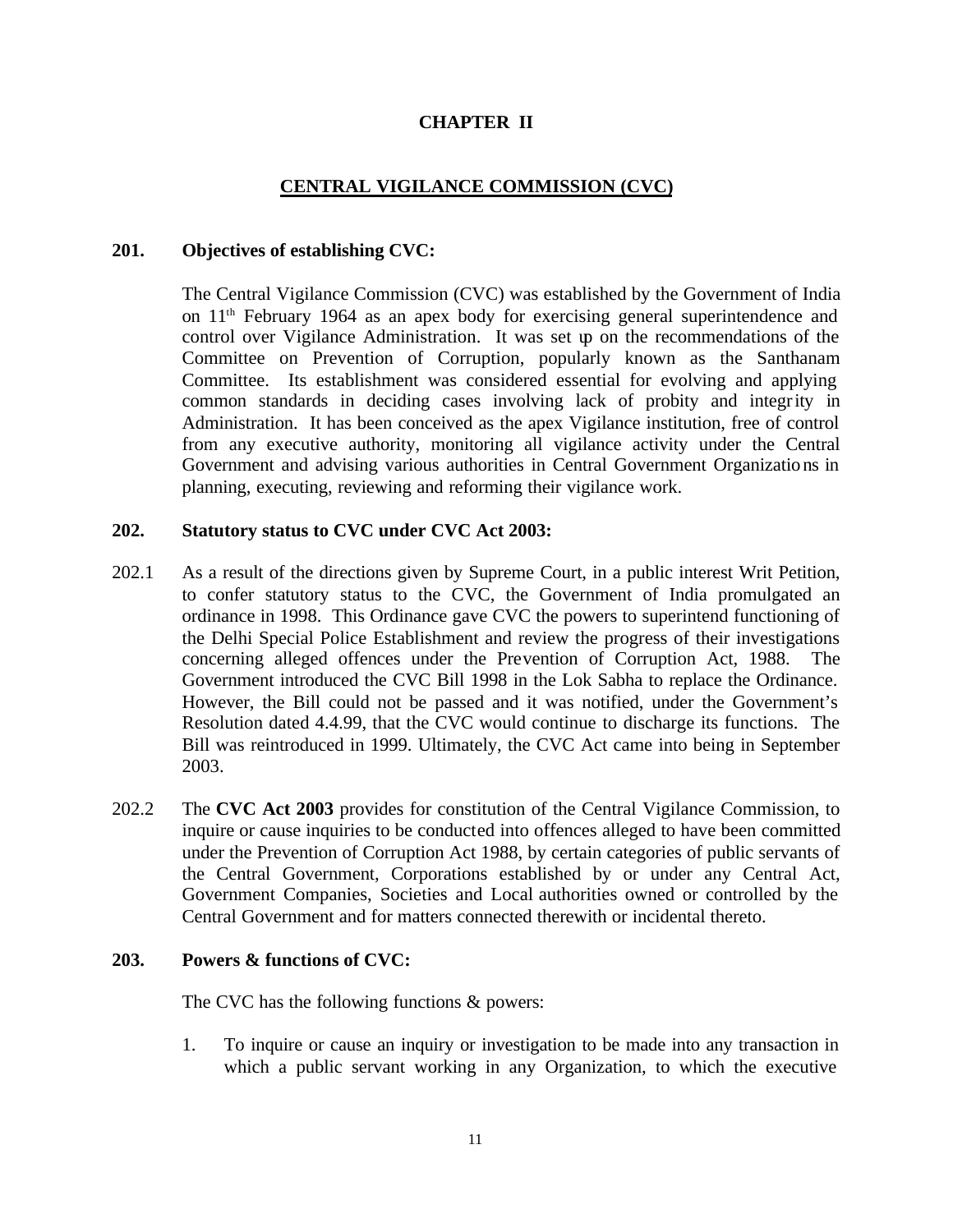control of the Govt. of India extends, is suspected or alleged to have acted for an improper purpose or in a corrupt manner.

- 2. To tender independent and impartial advice to the disciplinary and other authorities in disciplinary cases, involving vigilance angle at different stages i.e. investigation, inquiry, appeal, review etc.
- 3. To exercise a general check and supervision over vigilance and anti-corruption work in Ministries or Departments of the Government of India and other Organizations to which the executive power of the Union extends.
- 4. To exercise superintendence over functioning of the Delhi Special Police Establishment (DSPE) with respect to investigation under the Prevention of Corruption Act (PC Act), 1988; or offences under the Criminal Procedure Code (Cr. P.C.) for certain categories of public servants and to give directions to the DSPE for the purpose of discharging this responsibility.
- 5. To review the progress of investigations conducted by the DSPE into offences alleged to have been committed under the PC Act.
- 6. To chair the Committee for selection of Director (CBI), Director (Enforcement Directorate) and officers of the level of SP and above in DSPE.

### **204. Jurisdiction of CVC:**

- 204.1 The jurisdiction of CVC extends to all organizations to which the executive power of the Union extends (refer CVC's letter of 2003). However, for practical reasons, the Commission presently advises only on vigilance cases of Group 'A' officers in Central Government, All India Service Officers, and other officers of public sector undertakings, autonomous organizations, local authorities, societies etc. as notified by the Government. It also advises that investigations may be made into any complaint alleging offences under the PC Act. Notwithstanding that, the CVC has the residuary powers to call for any individual case in respect of employees other then those who are within its normal advisory jurisdiction. In addition, cases of difference of opinion between the CBI and the concerned administrative authorities, in respect of employees who are not within the normal jurisdiction of the CVC, are also resolved by the Commission.
- 204.2 The investigation reports furnished by Chief Vigilance Officers or CBI are examined in the CVC and, depending upon the circumstances and facts of each case, the Commission advises (a) initiation of criminal and/or departmental proceedings against the concerned public servant(s); or (b) issuance of administrative warning to him/her; or (c) closure of the case. The Commission's advice at this stage is termed as **first stage advice**.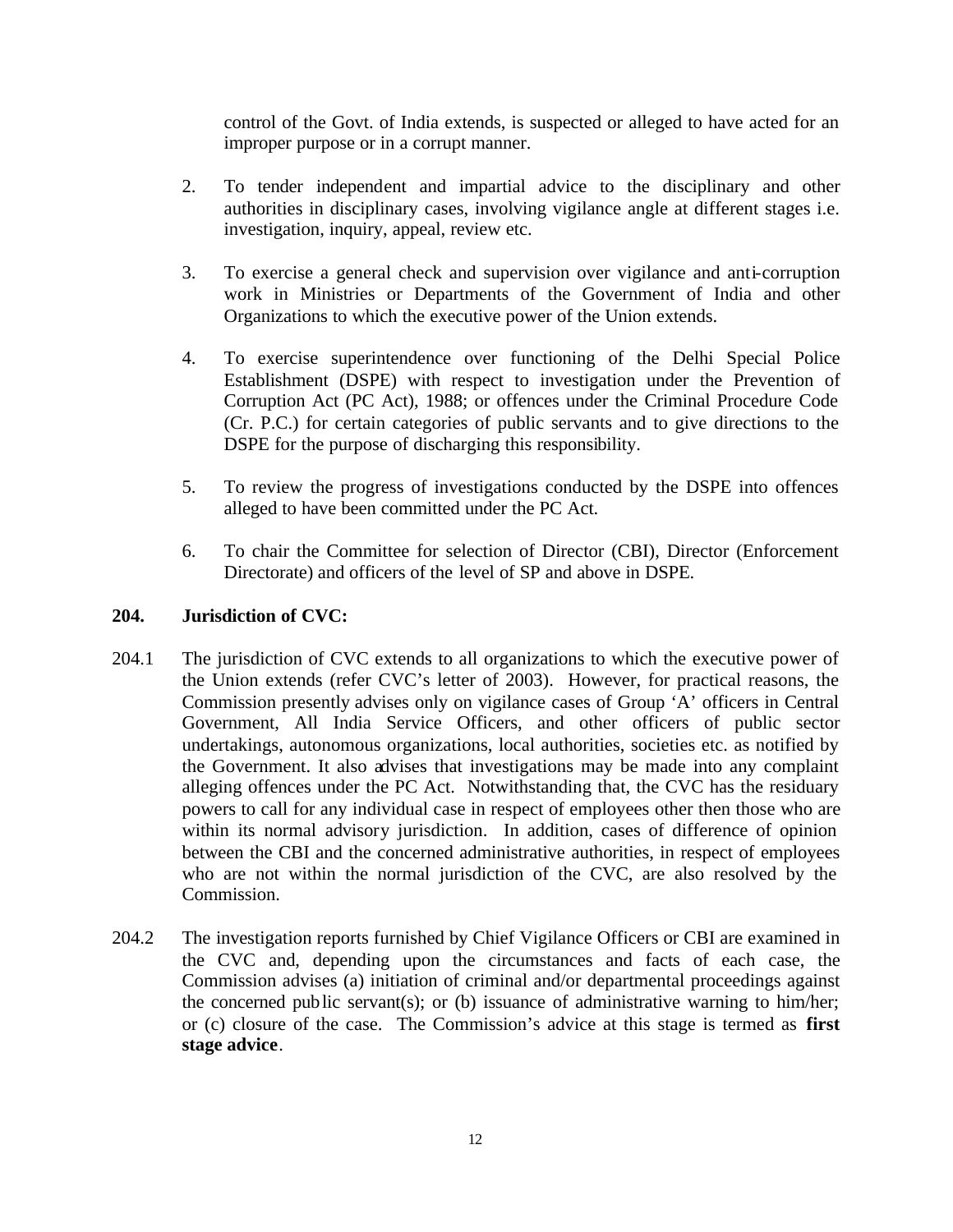204.3 The departmental proceedings could be for imposition of a major or a minor penalty. The inquiry report in major penalty cases is furnished to the Commission for its **second stage advice** before taking a final decision. It also tenders second stage advice in those cases in which the departmental proceedings for minor penalty were initiated on its advice, but the administrative authorities propose exoneration or administrative action on consideration of defence statement.

### **205. Organization of CVC:**

205.1 The Central Vigilance Commission is a multi-member body consisting of the Central Vigilance Commissioner (CVC) and two Vigilance Commissioners (VCs) as its members. The appointment of the CVC and VCs is made by the President on the recommendations of a Committee consisting of (a) the Prime Minister, (b) the Minister of Home Affairs and (c) the Leader of the Opposition in the Lok Sabha.

### (a) **Staff Composition**

The Central Vigilance Commission is assisted by a Secretary (of the rank of Additional Secretary to the Government of India), two Additional Secretaries (of the rank of Joint Secretary to the Government of India) and other staff which include nine officers (of the rank of Director/Deputy Secretaries), an OSD and four Under Secretaries. In addition, there are fourteen Commissioners for Departmental Inquiries (CDIs) who are nominated to conduct departmental inquiries relating to major penalty proceedings on behalf of the disciplinary authorities in serious and important disciplinary cases.

### (b) **Technical Wing**

The Commission is assisted by its Technical Wing called the Chief Technical Examiner's Unit, with two Chief Technical Examiners (of the rank of Chief Engineer), who are assisted by eight Technical Examiners (of the rank of Executive Engineer), Six Assistant Technical Examiners (of the rank of Assistant Engineer) and other subordinate staff.

205.2 CTE's unit of the Commission is engaged in examination of Civil & Electrical works executed by Ministries/Departments of Government of India, Central Public Sector Undertakings, Banks and Financial Institutions and Cooperative Bodies etc. falling within the jurisdiction of the Commission. The inspection of Stores purchase contracts and works for computerization etc. is also undertaken by the CTE's Unit.

#### **206. Vigilance angle:**

206.1 CVC tenders advice in cases which involve a **vigilance angle**. It has defined vigilance angle as the following: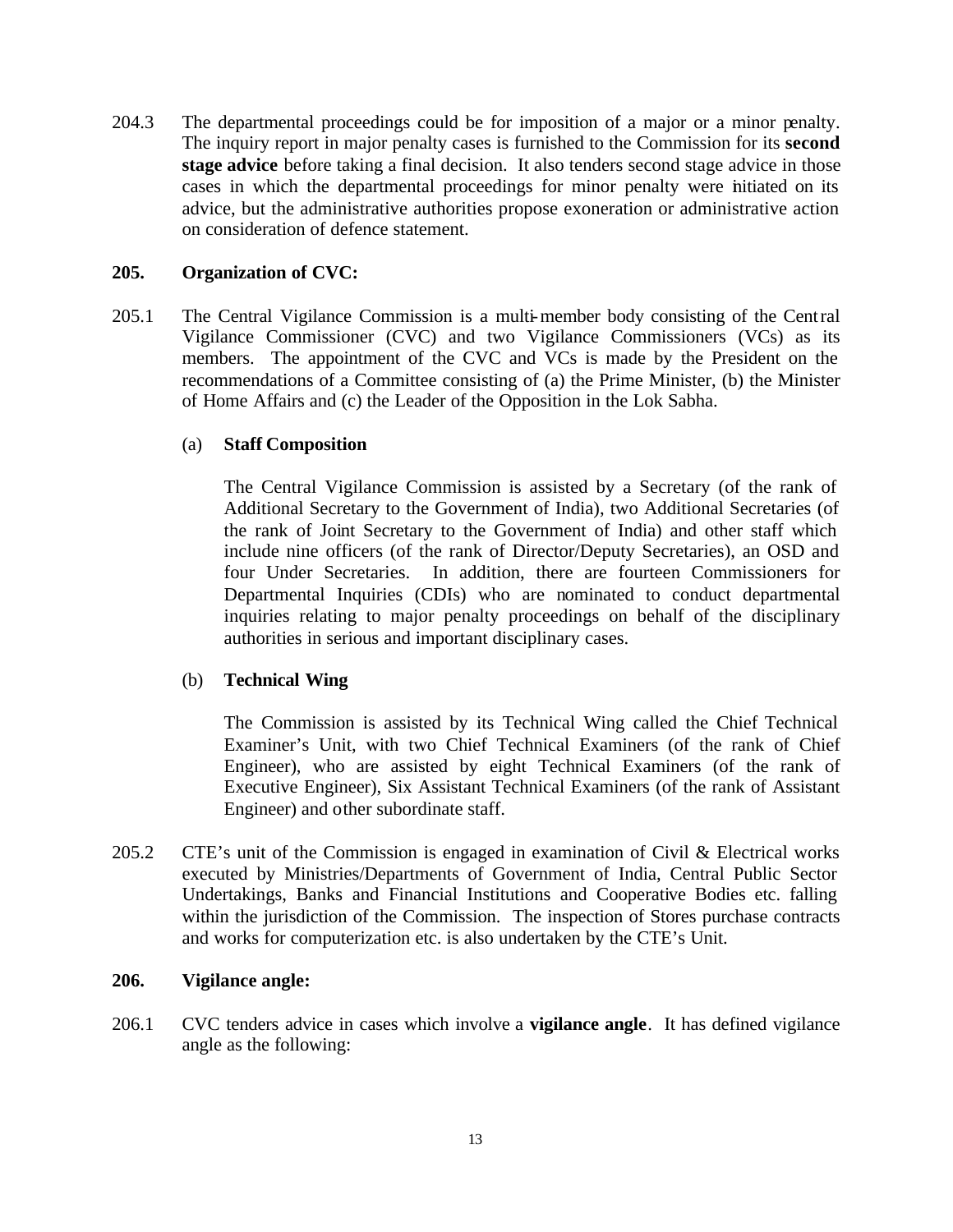- (i) Demanding and/or accepting gratification other than legal remuneration in respect of an official act or for using his influence with any other official.
- (ii) Obtaining any valuable thing, without consideration or with inadequate consideration, from a person with whom he has or is likely to have official dealings, or with whom his subordinates have official dealings or where he can exert influence.
- (iii) Obtaining for himself or for any other person any valuable thing or pecuniary advantage by corrupt or illegal means or by abusing his position as a public servant.
- (iv) Possession of assets disproportionate to his known sources of income.
- (v) Cases of misappropriation, forgery or cheating or other similar criminal offences.
- 206.2 This is not an exhaustive list. CVC has mentioned other irregularities where circumstances will have to be weighed carefully to take a view whether the officer's integrity is in doubt. These include cases of gross or willful negligence; recklessness in decision making; blatant violations of systems and procedures; exercise of discretion in excess, where no ostensible public interest is evident; failure to keep the controlling authority/superiors informed in time. In these cases, the Disciplinary Authority and the Chief Vigilance Officer should carefully study the case and conclude whether there is reasonable ground to doubt the integrity of the officer.
- 206.3 Thus, the CVC gives its advice only in such cases in which there is a vigilance angle. In other cases where it concludes that the lapses do not attract vigilance angle, however, it does not imply that the concerned official is not liable to face the consequences of his action. Necessary disciplinary action will have to be taken by the concerned disciplinary authority under conduct/disciplinary rules, as deemed appropriate. These cases are not to be referred to CVC for any further advice.

### **207. Cases that have to be sent by Railway Board to CVC for advice:**

- 207.1 All complaint cases (for action or closure) and other cases involving action against the following categories of officers have to be referred to CVC for advice:
	- (i) All Group 'A' officers
	- (ii) Group 'B' officers officiating on ad hoc basis in the senior scale  $(Rs.10,000 -$ 15,200).
- 207.2 The restrictions in the case of Group 'B' officers, as mentioned above, emanated out of CVC's letter No.98/VGL/15 dated 16.4.2004. This order meant that cases of Group 'B' officers working in the grades, Rs.7,500-12,000 and Rs.8,000-13,500, which were sent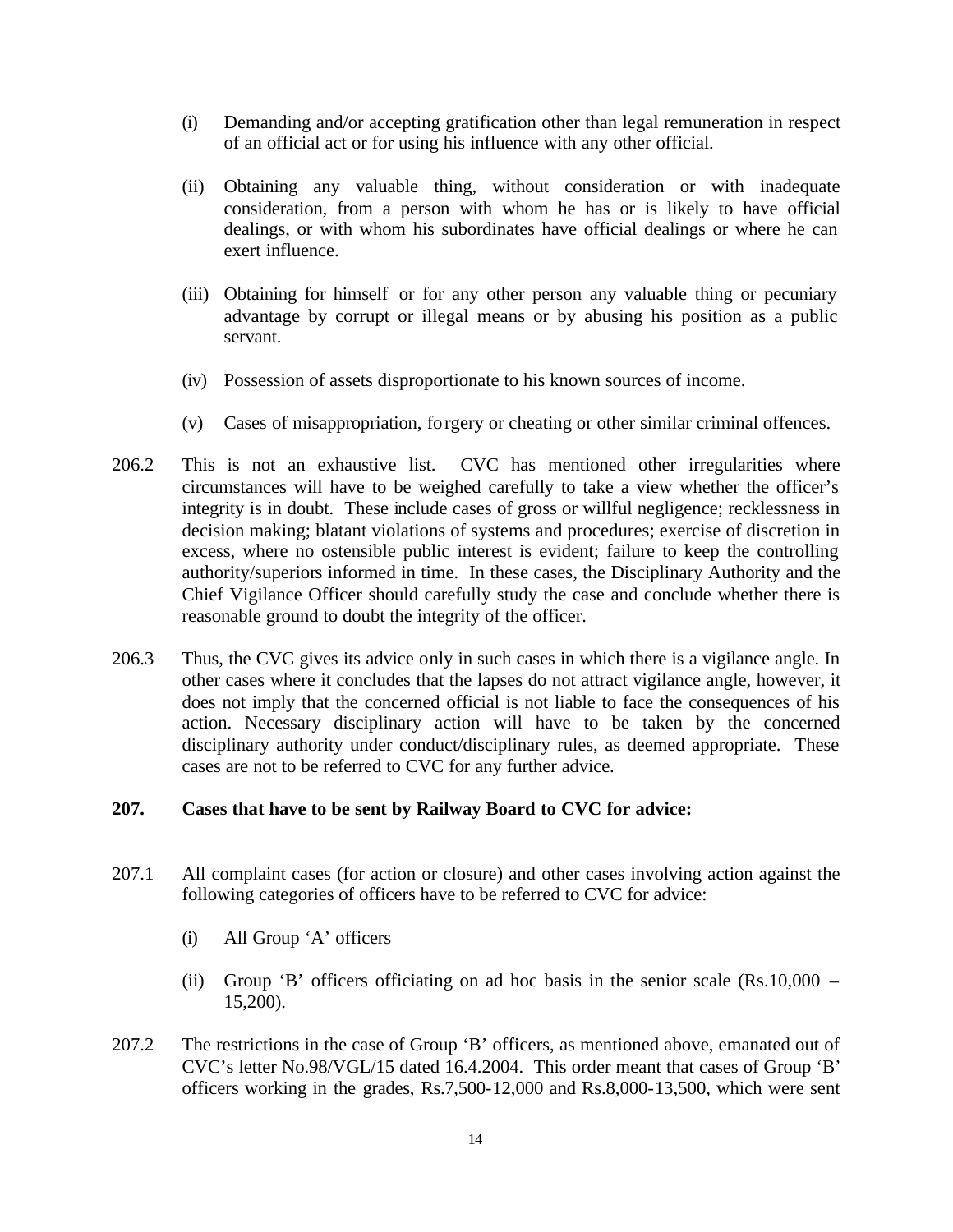earlier to CVC, are no longer required to be sent there. In these cases, advice will be given by Additional Member (Vigilance), who is the Chief Vigilance Officer, Ministry of Railways. However, in case of difference of opinion between the Disciplinary Authority and Additional Member (Vigilance), even these cases will have to be sent to CVC. In case of such officers, in which CVC had tendered its first stage advice before issue of its instructions dated 16.4.04, the matter need not be referred to it for its  $2<sup>nd</sup>$ stage advice, if the Disciplinary Authority proposes to take action in consonance with the Commission's 1st stage advice, provided that none of the officers involved in that matter is a Group 'A' officer. However, in case the proposed action does not coincide with CVC's 1<sup>st</sup> stage advice, then the case will have to be sent to the Commission.

- 207.3 In a composite case, involving gazetted officers and non gazetted staff, CVC's advice would be necessary for all officials, irrespective of their level, if a Group 'A' officer is also involved with the case.
- 207.4 While delegating the powers of tendering advice in the case of Group 'B' officers to Additional Member (Vigilance), CVC has also observed that it may depute its officers to conduct Vigilance Audit through on site visits, monthly reports etc. If it comes across any matter, which in its opinion has not been handled properly, it may recommend its review or give appropriate directions.

### **208. CVC and complaints:**

- 208.1 Vigilance investigation can be initiated on impulses arising from various sources, namely, an authenticated complaint (i.e. a signed complaint, with the name and address of the complainant, which is owned up by the complainant as having been sent by him), irregularity noted during a preventive check, serious irregularities highlighted by audit, departmental inspection reports, stock verification reports, scrutiny of annual property statements, reports of Parliamentary Committees like the Estimates Committee, Public Accounts Committee and the Committee on Public Enterprises, reports of irregularity in accounts revealed during the routine audit of accounts, complaints and allegations appearing in the Press, scrutiny of transactions reported under the Railway Services (Conduct) Rules, 1966, proceedings of the Houses of Parliament, etc.
- 208.2 While any of these sources can lead to detection and investigation of irregularities, complaints need to be tackled in a particular manner, as laid down in various policy instructions on the subject. The **broad features of complaint handling** are as below:
	- (i) Anonymous complaints (i.e. complaints that do not bear the name and address of the complainant) and pseudonymous complaints (i.e. complaints which do not bear the signature of the complainant, or which on verification are not owned by the complainant) are not to be investigated. However, if the Railway Board/Zonal Railway proposes to look into any verifiable fact alleged in such complaints, it may refer the matter to CVC seeking its concurrence to do so. Such cases may be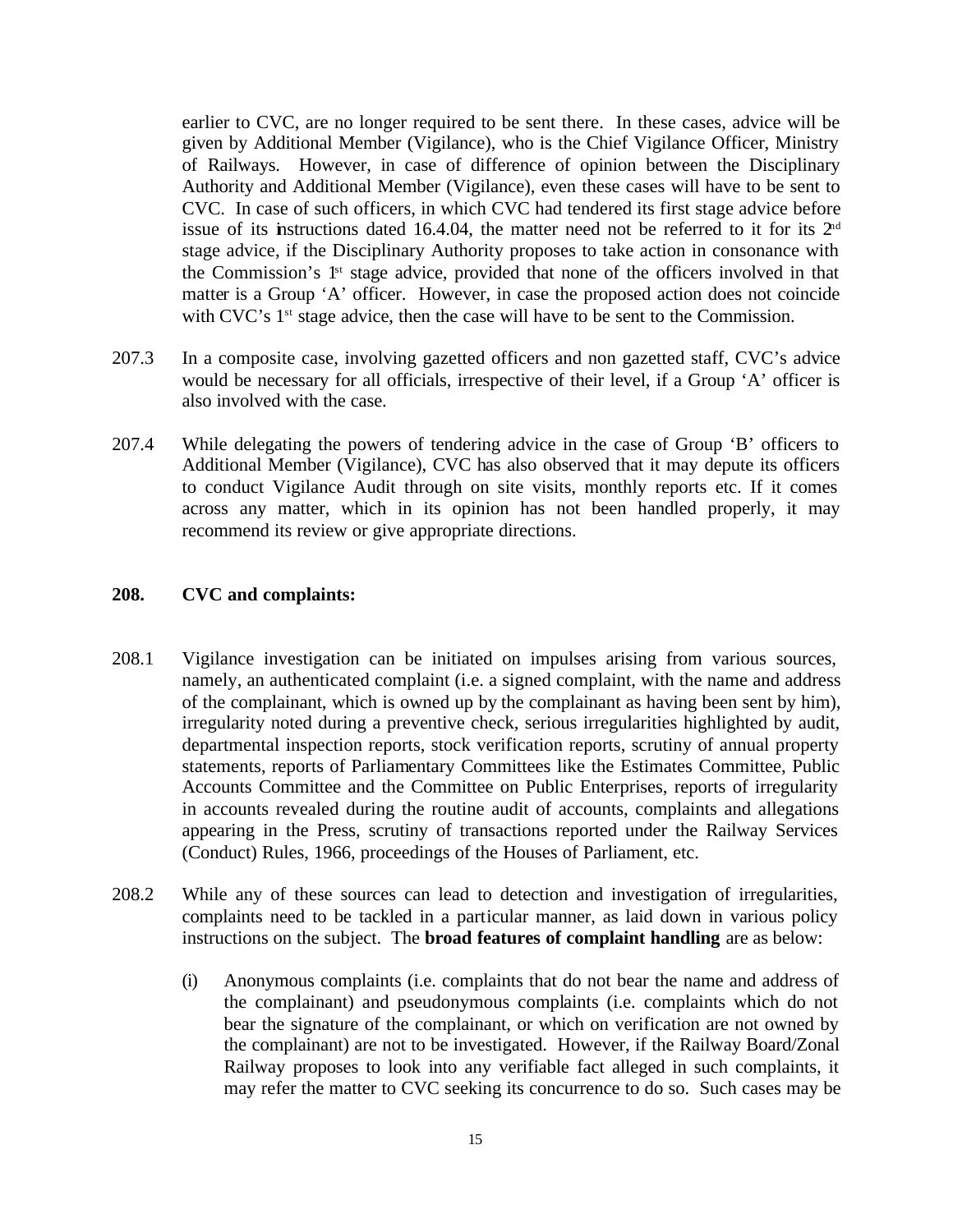referred to the Railway Board, through the Chief Vigilance Officer or the Head of the Organization, irrespective of the level of employees involved, for seeking concurrence of CVC.

- (ii) Complaints are also referred by CVC, calling for a report on it. Even though such complaints may be anonymous/pseudonymous, Board/Zonal Vigilance should treat it as a signed complaint. Clarifications, if required, could be obtained from the complainant (s) as part of the enquiry into the matter.
- (iii) There are instances where the complainant wants to keep his identity a secret for reasons of security. He may be a 'whistle blower' of his organization and may like to reveal certain crucial aspects that lead to unravelling of serious irregularities. Such persons can send their complaints to CVC, which is the 'designated agency' to receive written complaints for disclosure on any allegation of corruption or misuse of office, and to recommend appropriate action. While accepting such complaints, it is the CVC's responsibility to keep the identity of the complainant secret. Such complaints are to be addressed to the Secretary, CVC in a closed/secured envelope, with the superscription, **"Complaint under the Public Interest Disclosure"**. The complainant has to give his name and address in the beginning or end of the complaint or in an attached letter. The CVC does not entertain anonymous/pseudonymous complaints. The text of the complaint should be carefully drafted so as not to give any details or clue about the complainant's identity. However, details of the complaint should be specific and verifiable. In order to protect the identity of the complainant, CVC will not issue any acknowledgement. Such complainants are advised not to enter into any further correspondence with CVC in their own interest. The CVC will ascertain from the complainant whether he made the complaint or not. Then, after concealing the complainant's identity, CVC will make discreet inquiries to ascertain if there is any basis of proceeding further with the complaint. If CVC concludes that the matter needs further investigation, it shall officially seek comments or explanation from the Head of the Department of the concerned organization. While doing so, CVC will not disclose the complainant's identity and will also request the concerned Head of the organization to keep his identity secret, if the concerned Head comes to know about it. After obtaining the response of the concerned organization, if CVC is of the opinion that investigations reveal either misuse of office or substantiate allegations of corruption, it shall recommend appropriate action to the concerned Government Department or organization. Such action can include appropriate proceedings against the concerned Government Servant, appropriate administrative steps for redressing the loss caused to the Government due to the corrupt act or misuse of office, initiation of criminal proceedings in suitable cases, or taking corrective measures to prevent recurrence of such events.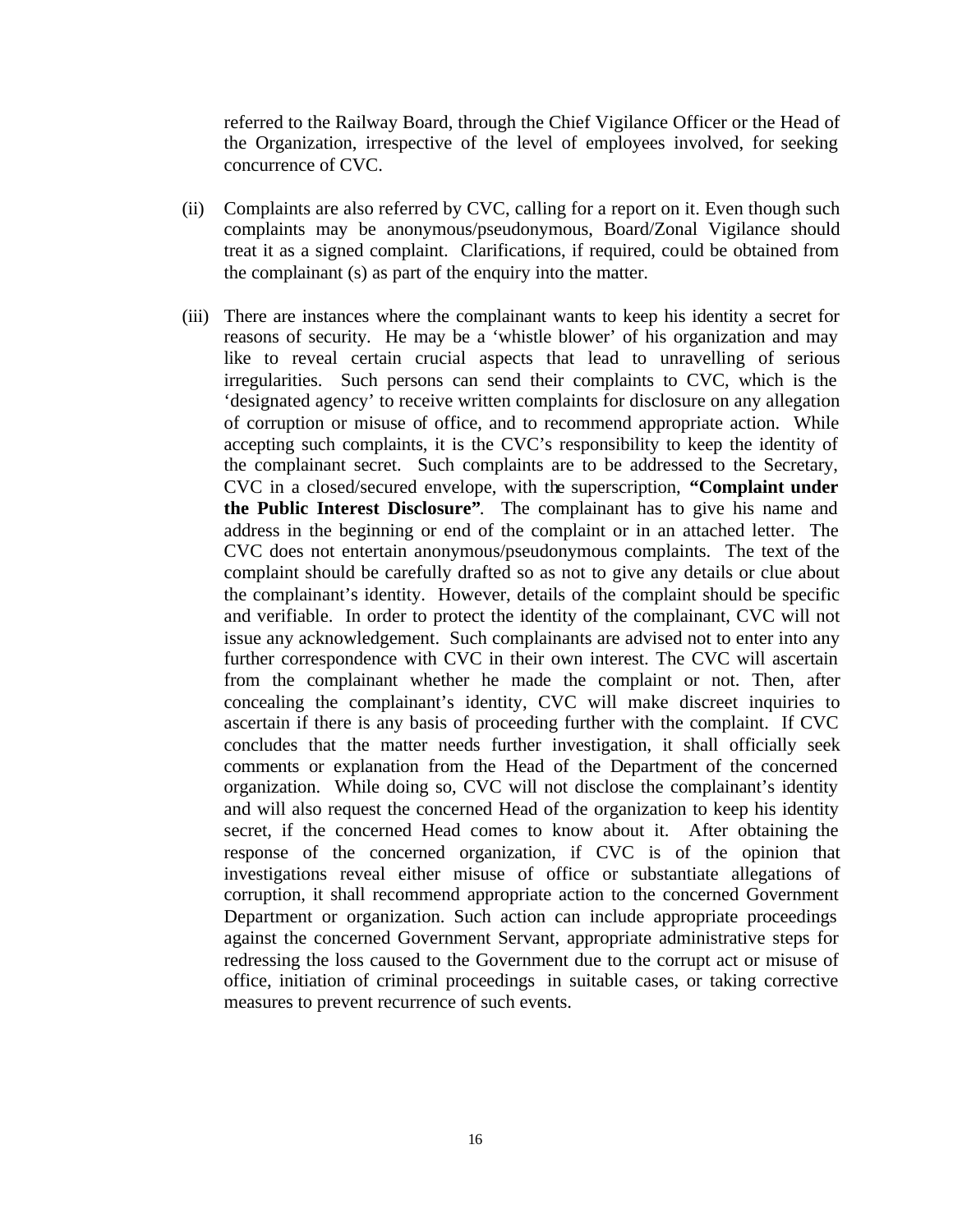- (iv) In the case of signed complaints, the investigating officials should try to contact the complainant also during the course of investigation.
- (v) In cases where complaints/information are received or taken note by CVC, it can take any of the following course of action:
	- (a) It may entrust the matter to Railway Board for inquiry. In these cases, investigation will be urgently undertaken by Board/Zonal Vigilance, as per the decision of the CVO, Ministry of Railways. On conclusion of the investigations, Railway Board would send its report, along with other relevant records, to CVC, who will advise Board about the further course of action.
	- (b) CVC may ask the Central Bureau of Investigation (CBI) to make an inquiry into the matter. CBI will furnish its report, along with other relevant records, to CVC, who will advise Railway Board about the course of further action.
	- (c) CVC may ask CBI to register a case and investigate it. CBI will inform CVC of the results of investigation and, if it is of the view that a prosecution should be lodged, CBI will forward the final report of its investigation to CVC, if sanction for prosecution is to be issued in the name of the President. Simultaneously, CBI will forward a copy of its investigation report to Railway Board for comments. Such comments should be sent to CVC within one month from receipt of the report. After considering CBI's report, Railway Board's comments and all relevant records, CVC will advise whether or not prosecution should be sanctioned.

Since the aforesaid cases are of very urgent nature, Zonal Railways should furnish their comments within 15 days to Railway Board.

208.3 To sum up, in all authenticated complaint cases against officials who are within CVC's jurisdiction (i.e. Gr. 'A' officers, and Gr. 'B' officers officiating on adhoc basis in the scale Rs. 10,000-Rs. 15,200), CVC's advice has to be taken, for closure or action.

#### **209. Stages at which CVC is consulted in Gazetted cases:**

(a) Cases in which the Administrative authority does not think that an investigation is necessary – such complaints, together with views of the Administrative authority, will be forwarded to CVC for advice. Any information passed on by CBI regarding the conduct of any officer should also be dealt with in the same manner. At the Zonal level, whenever a complaint is received against a Gazetted officer (other than an anonymous/pseudonymous complaint), Zonal Vigilance will decide within 15 days whether an investigation is necessary or not. In case it decides that no investigation is necessary, it has to send its detailed remarks,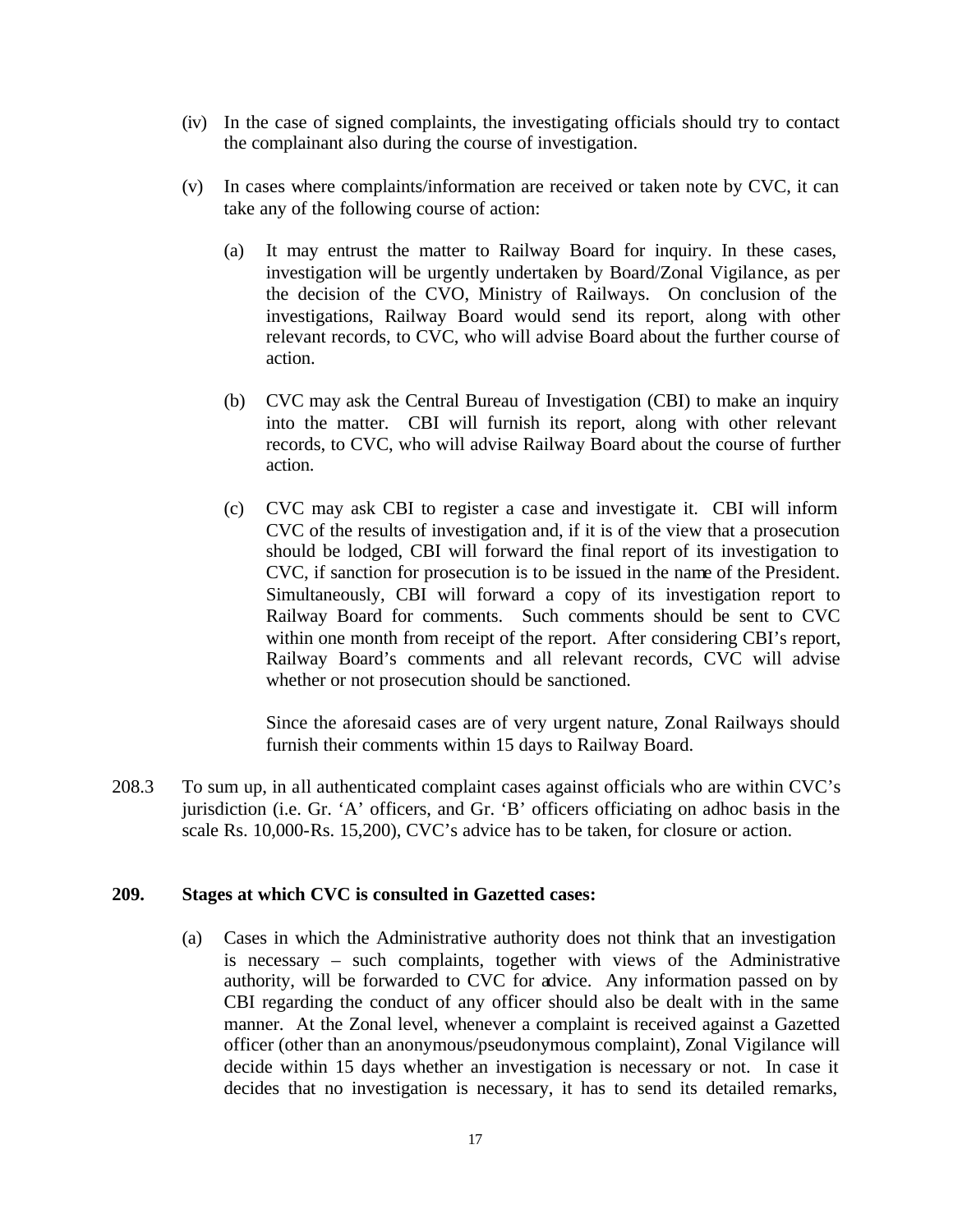along with all relevant papers, to Board Vigilance, which will refer the ma tter to CVC, if it agrees with the views of the Zonal Railway.

- (b) Cases in which an Administrative authority has come to the conclusion, after an investigation, that no further action is necessary – such cases will be reported to CVC for advice.
- (c) Cases in which officers commit procedural lapses in violation of instructions laid down in their Manuals of Office Procedure, etc., resulting in extra expenditure or loss to the Government – such cases will be referred to CVC. If there is negligence on the part of the officer, which has caused substantial loss to the Government, then the CVC will be consulted, irrespective of whether the case figures in an Audit Para or comes before the Public Accounts Committee of the Parliament or not. In such cases, Zonal Railway will send an investigation report promptly to Railway Board, along with the recommendation of General Manager, about action to be taken against the concerned official (s).
- (d) Cases in which the Administrative authority proposes to institute disciplinary proceedings after an investigation – in these cases, the investigation report, along with all relevant records, will be sent to CVC with a recommendation for a particular course of action. Where such cases have been investigated by Zonal Railway, recommendations of the General Manager will also be obtained while sending these cases to Railway Board for obtaining the advice of CVC. If the case has been investigated by Board Vigilance, then the comments of the concerned Member of Railway Board will be obtained for officers above Senior Administrative Grade (SAG). For officers upto the Selection Grade (SG), comments of PHOD & GM of the concerned Zonal Railway should also be obtained, before putting up the case to the concerned Board Member.
- (e) Cases in which investigation reports are received from CBI such reports, against gazetted officers (both Group 'A'  $\&$  'B'), either involved singly or along with non gazetted staff, are referred by CBI to the Railway Board and to GM(Vigilance) of the concerned Zonal Railway (one copy each). A copy of the report is also sent by CBI to CVC. The Railway Board has to furnish its comments on the report to CVC within one month. In such cases, the Zonal Railway should furnish its comments to Railway Board within 15 days, along with relevant service particulars of all officers against whom CBI has proposed disciplinary action.

In the case of CBI's investigation report, the comments of Ministry of Railways should specifically deal with (i) views on technical matters spelt out in the report (ii) comments on correctness of departmental procedures and practices, as mentioned and relied upon in CBI's report (iii) comments on factual position obtainable from records of the Department, as reported by CBI (iv) views on impartial use of discretionary powers by the accused officer in the said case, and its comparison with the exercise of such discretion by other officers in similar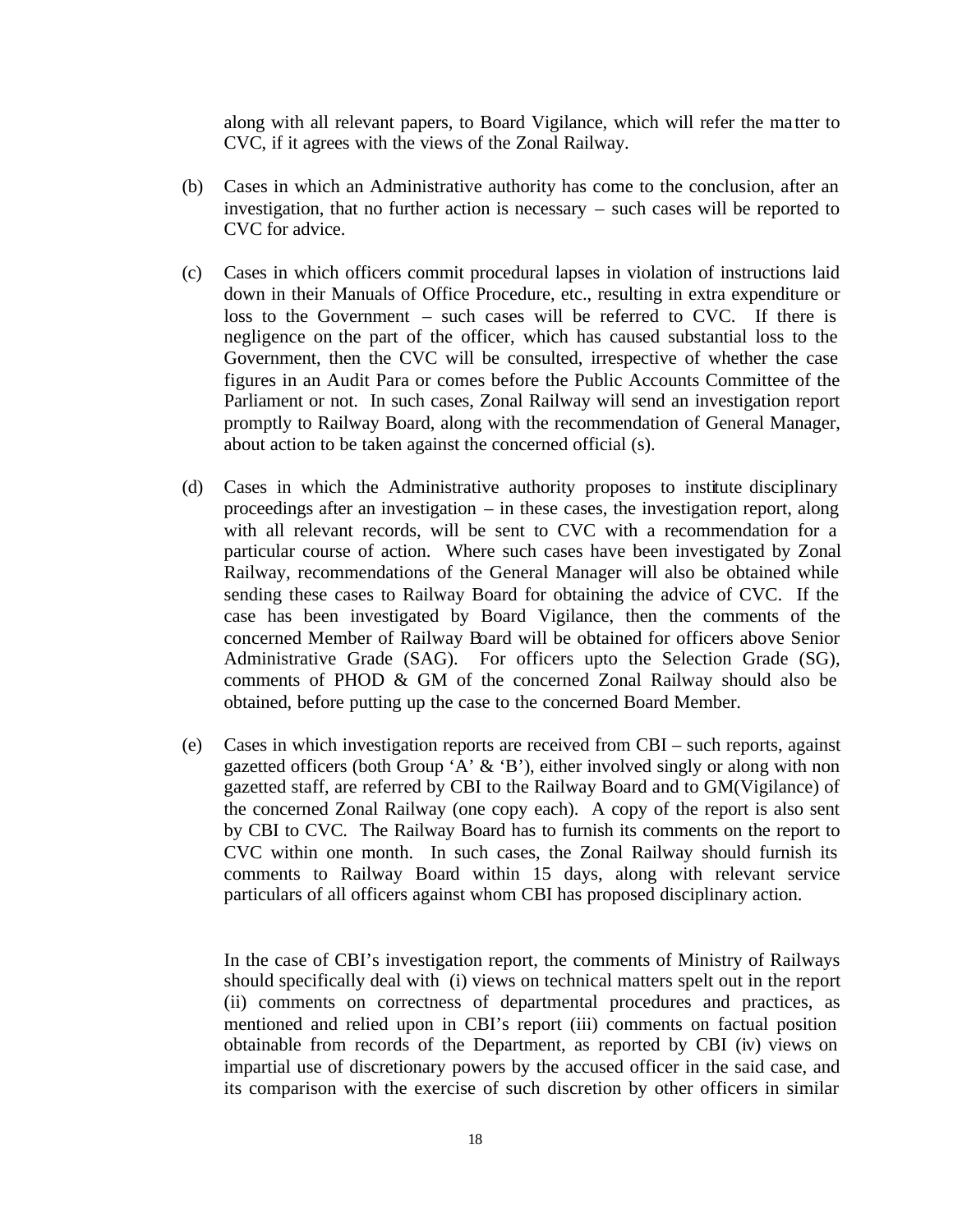situations (v) views on the necessity of obtaining evidence of some witnesses, if any, which the CBI did not examine (vi) comments on any extenuating circumstances in favour of the accused (vii) comments on CBI's conclusion (viii) comments on the representation, if any, submitted by the accused in this regard.

- (f) Reconciling difference of opinion between the CBI and administrative authorities – in cases recommended by CBI to the concerned administrative authority for departmental action, if there is a difference of opinion between the two (i.e., CBI and the administrative authority), then the matter is referred to CVC for advice. Similarly, if the CBI considers that findings in a departmental inquiry should be reviewed but there is a difference of opinion between CBI and the concerned Ministry about it, then the matter will be referred to CVC for advice. Once the matter has been reviewed, the decision of the reviewing authority should normally be considered final and subsequent reviews should not be called for.
- (g) In case of anonymous or pseudonymous complaints, wherein the Ministry of Railways considers that investigation is required since facts are verifiable, prior concurrence of CVC is required for doing so. Also, CVC has to be apprised about the conclusion of such investigation.
- (h) In cases where the alleged offence was committed by a functionary who was beyond the jurisdiction of CVC (in so far as he was a Group 'C' staff or Group 'B' officer in the pay scale of Rs.7,500-12,000 and Rs.8,000-13,500), but was later promoted and fell within the jurisdiction of CVC (i.e. all Group 'A' officers and Group 'B' officers officiating on adhoc basis in the pay scale of Rs.10,000- 15,200), reference will be made to CVC for its advice.
- (i) In cases involving a gazetted officer, arising out of a preventive check or otherwise, where the irregularity has a Vigilance angle or ulterior motive is detected on the part of the officer, the case will be referred by Zonal Railways to Railway Board Vigilance, who will then refer it to CVC.
- (j) In cases where a fresh complaint is received against a gazetted officer, that substantially covers the same ground as a previous complaint against the same person, which had been earlier dealt with in consultation with CVC, it would be sufficient if Board Vigilance is only apprised of that situation.
- (k) In cases in which CVC asks for a report, such reports should be submitted expeditiously to Railway Board Vigilance, which will send it to CVC.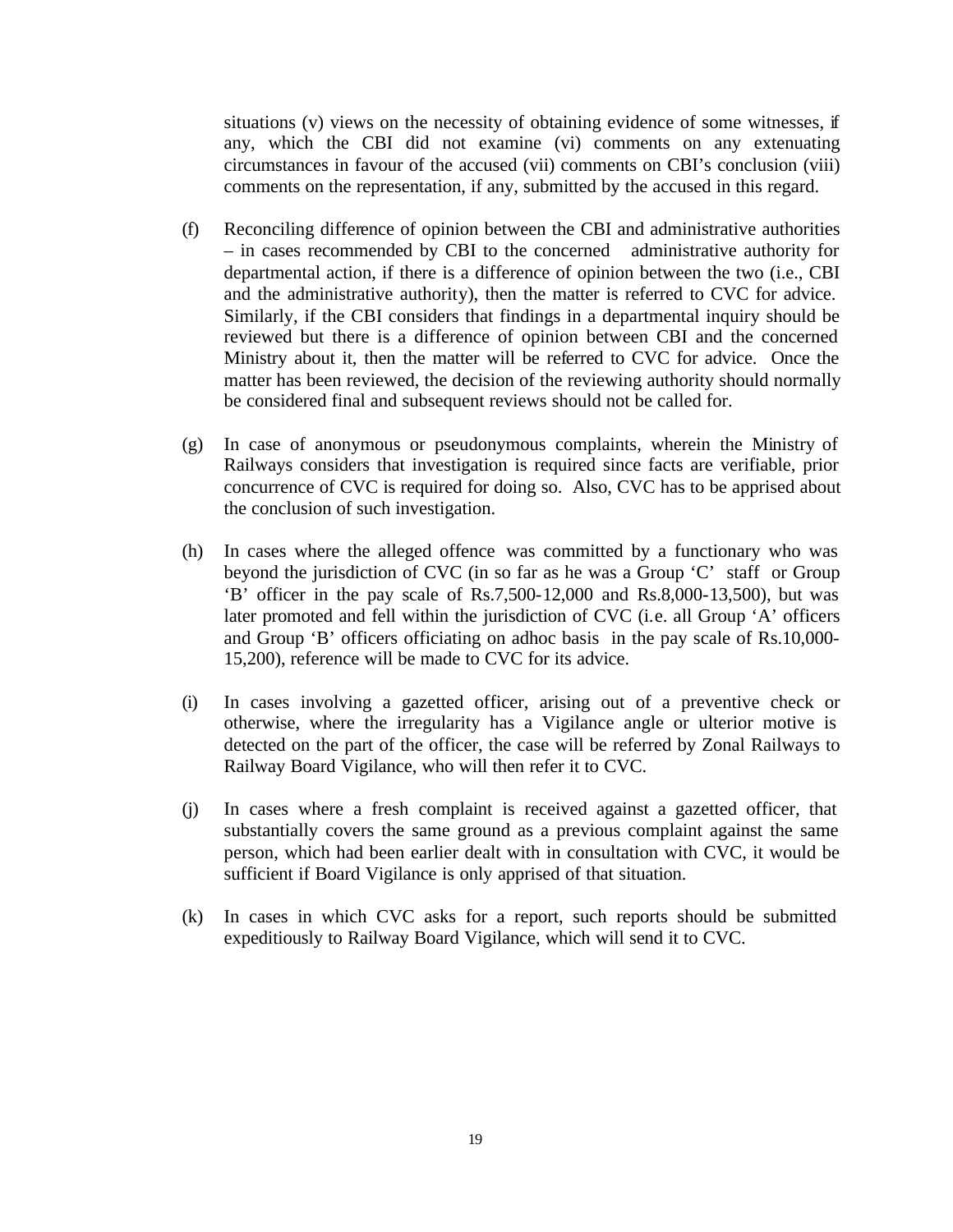- 209.1 Thus, all investigation reports involving gazetted officers in the jurisdiction of CVC should be referred to CVC for its advice, irrespective of whether the recommendation is for closure or action. However, a preventive check report can be closed by Board Vigilance (Additional Member/Vigilance) if no irregularity is noted.
- 209.2 Gazetted cases investigated by Zonal Railways reach the office of Railway Board Vigilance with recommendation of the General Manager about the proposed course of action, as also the comments of SDGM and the concerned PHOD. This is scrutinized by Board Vigilance. In cases of Group 'A' officers, where GM has recommended closure but Board Vigilance does not agree with GM's views and proposes action against the official, the case is put up to the concerned Board Member for his views and then sent to CVC. Where Board Vigilance agrees with GM's recommendation of closure, the case is not put up to the Board Member, but is sent directly to CVC. In cases of Group 'A' officers, where GM has recommended action, the case is put up to the concerned Board Member after scrutiny by Board Vigilance, and then sent to CVC. In cases of Group 'B' officers, where GM's views are acceptable or a more lenient view is taken, final disposal is done at the level of Additional Member (Vigilance). However, in cases against Group 'B' officers, where GM's views are not acceptable and a more serious view is taken by Board Vigilance, the case is put up to the concerned Board Member and sent to CVC. In cases of Group 'A' officers investigated by Board Vigilance, (a) for officers upto Selection Grade, comments of the PHOD  $\&$ GM of the concerned Zonal Railway are obtained, and then the case is put up to the concerned Board Member, (b) for officers of Sr. Administrative Grade & above, views of the concerned Zonal Railway are not obtained and the case is put up directly to the concerned Board Member. After this, the case is sent to CVC for its **1 st stage advice**. CVC has devised a format in which cases should be sent to it for its 1st stage advice**.** This has been circulated vide Board's letter Nos. 2003/V-1/CVC/1/12 dated 14.10.2003 and 30.1.2004.
- 209.3 The recommendation to CVC may be for (a) action, i.e., administrative action (counseling/cautioning/unrecorded or recorded warning), initiation of minor penalty proceedings or major penalty proceedings, or (b) closure.
- 209.4 In its 1st stage advice, if CVC agrees with the recommendations of the Railway Board, then the follow-up action is initiated immediately. In case CVC differs with the Board, then the case is put up to the concerned Board Member, who may agree or disagree with CVC. If he agrees with CVC, then CVC's advice is implemented. In case he differs with CVC, then the case is sent back to CVC for reconsideration, along with reasons for doing so. In case the CVC reconsiders its advice and agrees with the Member's view, then action is taken to implement Member's orders. However, if CVC disagrees with the Member, then the case is again put up to the Member. If he agrees with the CVC's view, then action is taken to implement CVC's advice. However, in case he disagrees with CVC's advice, then the Member's proposed action is implemented and CVC is advised about it. This is taken as a case of difference between CVC and the Ministry. It is the prerogative of CVC to include such cases in its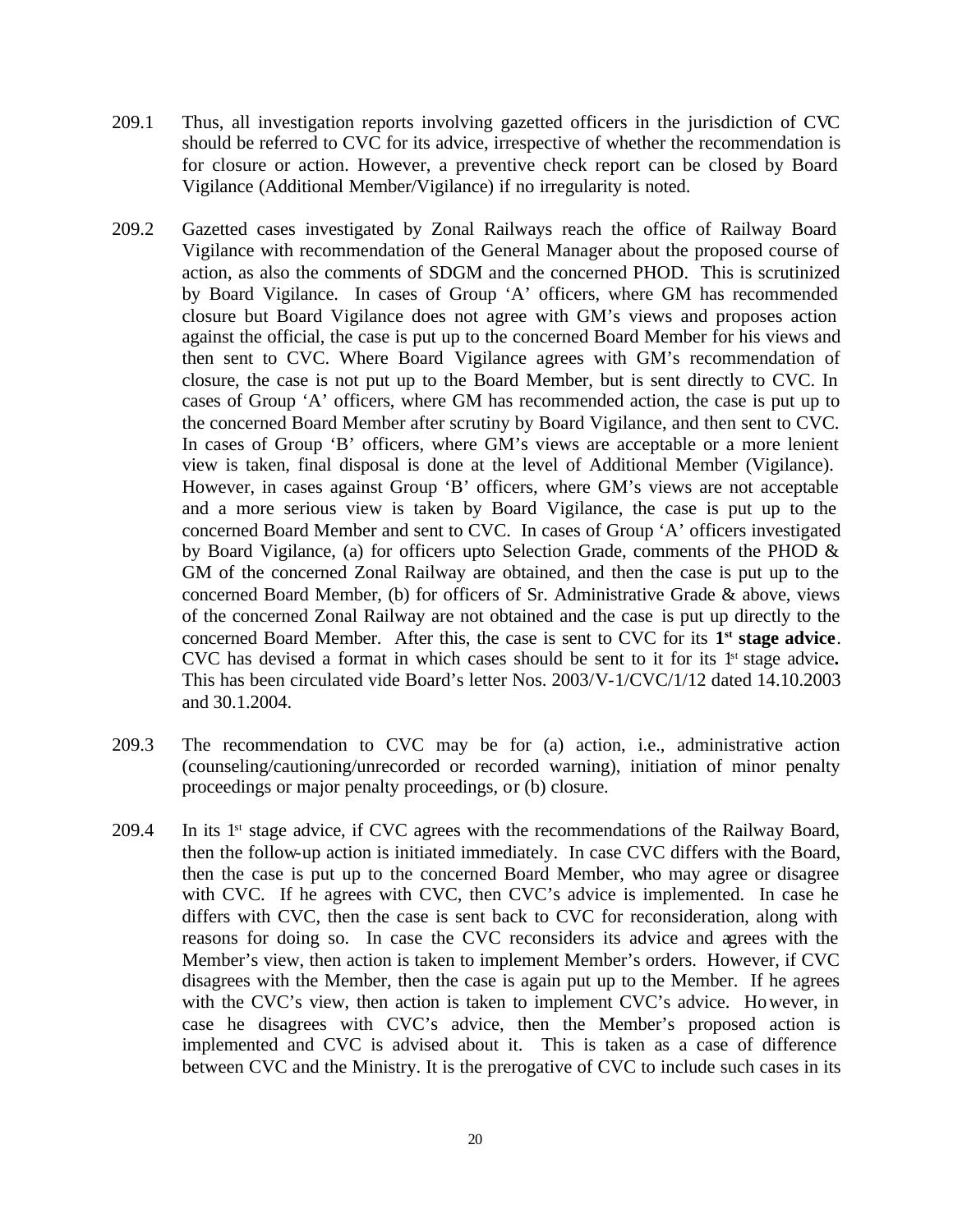Annual Report, which is placed on the floor of both Houses of Parliament, and can be discussed by Hon'ble MPs.

- 209.5 In cases in which major penalty action is initiated on CVC's advice, immediate action is taken to issue the chargesheet, after which progress at various stages of disciplinary proceedings is closely monitored. On completion of the inquiry, the Railway Inquiry Officer (RIO) concludes whether or not the charges are proven.
- 209.6 These findings are put up to the DA, along with Vigilance comments thereupon. The DA takes an independent, provisional view( of closure/administrative action/minor or major penalty) after considering the IO's report, all relevant records and evidence, as also the Vigilance comments. The entire case file is sent to Railway Board by Zonal Railway containing the IO's report, Vigilance comments and DA's provisional view. In case the DA disagrees with some findings of the IO, then he prepares a draft disagreement memo on aspects of such differences with the IO, mentioning reasons for it. In such cases, the disagreement memo is also a part of the documents that arrive in the Board's office from Zonal Railway. These are scrutinized and commented upon by Board Vigilance. In case the concerned Member, Railway Board, is the DA of the official, then the Member's views are also obtained on file. If the Member is not the DA, then his views are not taken. After this, the case is sent to CVC for its  $2<sup>nd</sup>$  stage **advice.** CVC examines the entire case and gives its  $2^{\circ}$  stage advice in the form of action to be taken against the charged official. The following alternatives are possible:
	- (a) **CVC disagrees with DA's provisional views:** The case is put up to DA. If the DA agrees with CVC, then action is taken to implement CVC's advice. If the DA disagrees with CVC, then the case is sent back to CVC for reconsideration. After CVC sends its reconsidered advice, it is again put up to DA. The decision that DA takes at this stage is final.
	- (b) **CVC agrees with DA's provisional view:** In this scenario, the case is sent to Zonal Railway/ Board (as the case may be) for implementation of CVC's  $2<sup>nd</sup>$  stage advice. In this case, the IO's report, along with disagreement memo, if any, is conveyed to the charged official who is given an opportunity to represent against the IO's report and disagreement memo, if any. The disagreement memo should be based essentially on the DA's views and CVC's 2<sup>nd</sup> stage advice. It spells out grounds for not agreeing with the IO's findings. The charged official responds to the IO's report and disagreement memo, if any. Then, the case is put up to DA for his final orders. In case the DA agrees with CVC's 2nd stage advice, then he can issue the order of penalty to the charged official. However, in case he disagrees with CVC's advice, then he has to record a provisional order on file and the case is sent back to CVC. If CVC agrees with DA's view, then the DA can issue the order. However, if CVC disagrees with DA, then the case is again put up to DA who finally decides whether or not to agree with CVC's advice. In either condition, of agreeing or not with CVC, the DA's view is final and he issues the order as he deems fit. If he has finally chosen to disagree with CVC, he should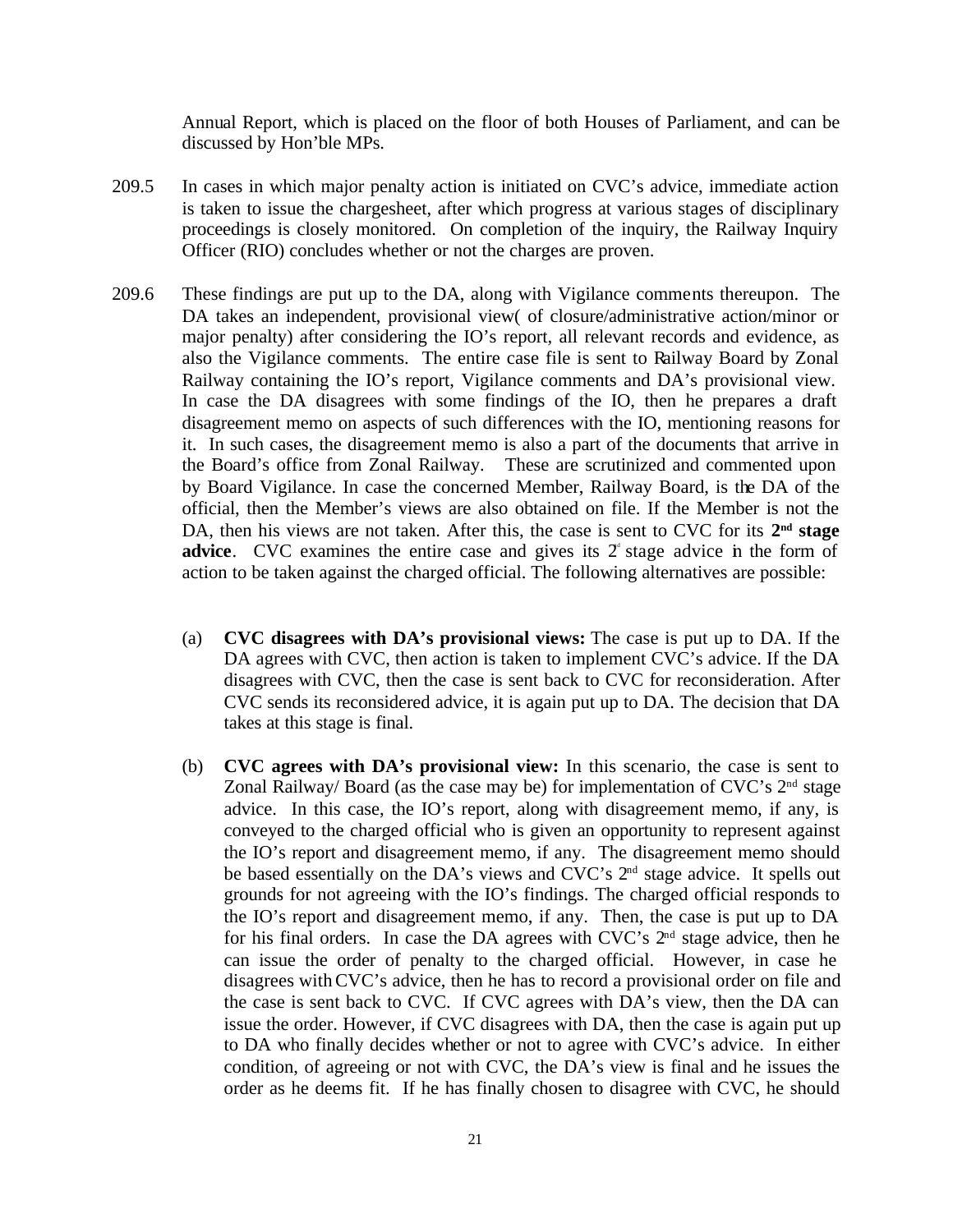record reasons for disagreement and then this gets reflected as a case of difference between CVC and the Minisry of Railways. CVC can include this case in its Annual Report that is tabled on the floor of both the Houses of Parliament and can be discussed by Hon'ble MPs.

209.7 There is a stipulation on the number of copies of the inquiry report to be sent to various agencies at different stages. This is as below:-

The RIO has to send 5 copies of the inquiry report to the authority who ordered the inquiry. That authority sends 4 copies to the SDGM/CVO of the Railway/Production Unit for obtaining CVC's  $2^{nd}$  stage advice. SDGM/CVO forwards three copies of the report to Board Vigilance with his comments. After examination of the report, Board Vigilance forwards two copies of the report to CVC, along with its comments. After scrutiny of the report, CVC sends one copy to the Board, along with its  $2<sup>nd</sup>$  stage advice.

- 209.8 There is also a stipulation about the documents that have to be sent to CVC for its  $2<sup>nd</sup>$ stage advice. These are as below:-
	- (i) Copy of the charge-sheet with all the annexures.
	- (ii) CO's statement of defence.
	- (iii) The IO's report and connected documents (including PO's brief and CO's brief) and
	- (iv) Self-contained note on findings of the IO on each of the Articles of charges, along with the tentative views of DA and the CVO.
- 209.9 In cases of appeal, the Appellate Authority is expected to keep in view CVC's advice and decide on the appeal. If he decides to deviate from CVC's advice, the CVO will report this to CVC, which will take an appropriate view whether the deviation is serious enough to be included in its Annual Report. When the President is the Appellate authority, the case is decided by him in consultation with UPSC, and CVC is informed of the final decision.

#### **210. Commissioners of Departmental inquiries (CDI):**

In cases of major penalty against gazetted officers, the CVC mentions in its advice whether the DAR inquiry will be conducted by an Inquiry Officer to be nominated and appointed by the Ministry of Railways (RIOs  $-$  i.e. Railway Inquiry Officer), or by CDIs, who function under CVC. In case there is no specific mention of this fact, it is presumed that the Ministry of Railways would nominate an RIO, from amongst a panel that it maintains. In case the inquiry is conducted by a CDI, its report is submitted to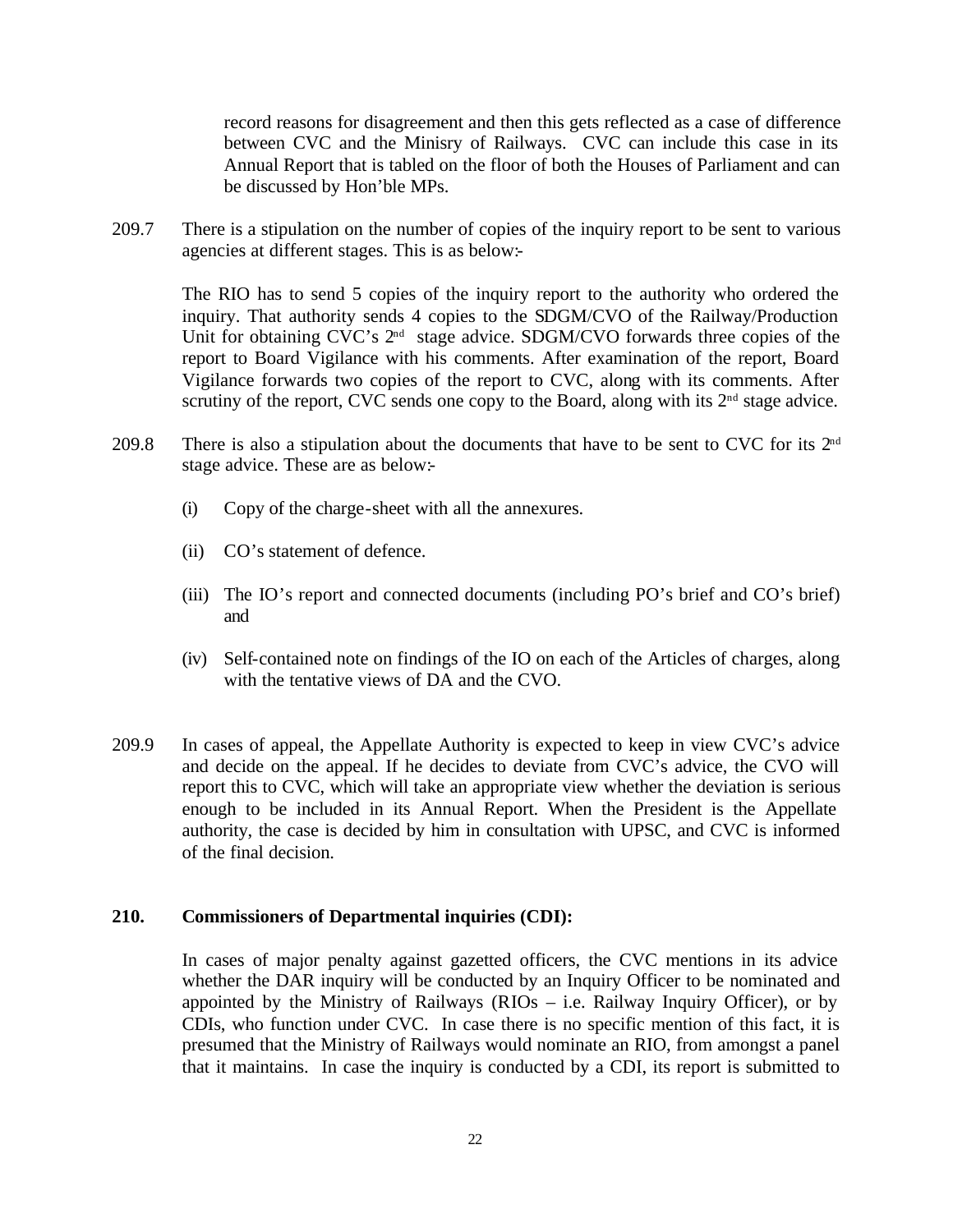Railway Board, which calls for comments of the Zonal Railway Vigilance and DA's provisional views.

### **211. Mode of communication between Ministries/Departments & CVC:**

The mode of communication between Ministries/Department & CVC should be by way of referring (sending & receiving) files. However, if in any case the CVC or the Ministry/Department does not wish to move the concerned file, a self contained note or letter may be sent. In the context of the Ministry of Railways, Zonal Railways cannot make a direct reference to CVC – all cases have to be routed through Railway Board Vigilance to the CVC.

### **212. Procedure to be followed in prosecution cases:**

- 212.1 Prior sanction for prosecution of a public servant before a Court of Law for acts of criminal misconduct is required to be accorded by the competent authority either under Section 19 of Prevention of Corruption Act or Section 197 (1) of the Criminal Procedure Code. For this purpose, CBI requests the Ministry of Railways to accord sanction of prosecution of a Railway servant charged for such offences, with complete particulars to enable the competent authority to comprehend the gravity of the misconduct and to take a suitable decision by independent application of mind. The competent authority to grant sanction for prosecution is the one who is competent to remove the Railway Servant from service at the time of launching of the proceedings.
- 212.2 It is mandatory to obtain CVC's advice in such cases involving a gazetted officer who is a Presidential appointee, namely, a Group 'A' officer. CVC's advice is also required in composite cases, involving Group 'A' officers and Group 'B' officers/non-gazetted officials. However, if the case pertains to Group 'B' officers and/or non-gazetted officials, CVC's advice would not be necessary unless the Ministry of Railways proposes to differ from CBI's recommendation to grant sanction.
- 212.3 In case of Group 'A' officers, the Ministry of Railways has to submit its comments on sanctioning prosecution within one month to CVC. In view of this, Zonal Railways have to furnish their comments to Railway Board within 15 days of the receipt of request from CBI. Sanction of prosecution or otherwise has to be given within two months of the receipt of CBI's report.
- 212.4 In cases of Group 'B' officers and non-gazetted officials, sanction for prosecution should be issued within one month from the receipt of CBI's report. No consultation with CVC is required if the competent authority agrees with CBI for granting sanction for prosecution. However, if the competent authority does not propose to accord sanction, then it is necessary to consult  $\text{CVC}$  – in these cases, comments have to be furnished by Railway Board to CVC within one month, for which Zonal Railways have to send their comments to Railway Board within 15 days.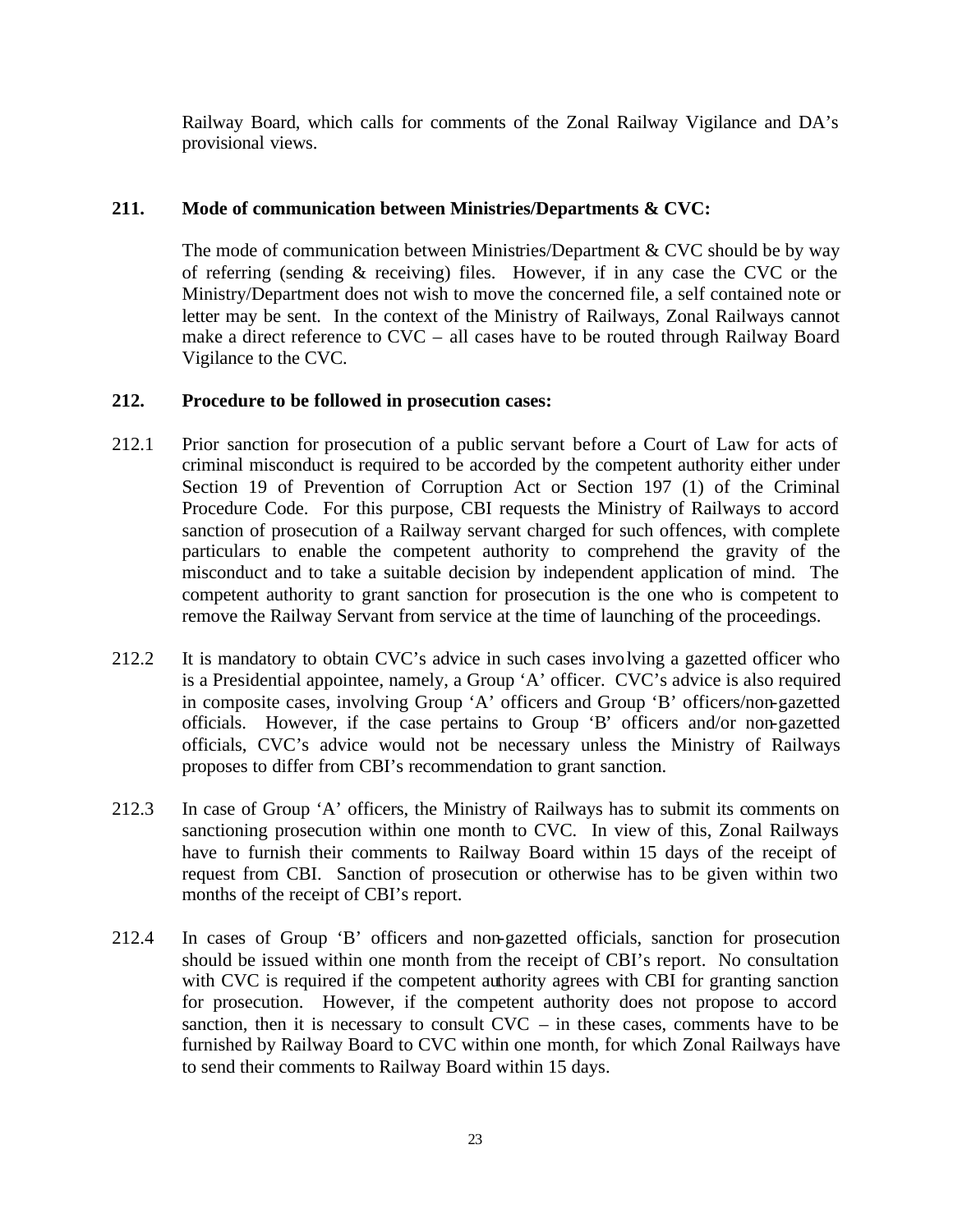- 212.5 When the CBI is of the view that prosecution should be launched, and if such sanction is required under the law to be issued in the name of the President, CBI forwards copies of its investigation report to CVC and the Railway Board. The Board should send its comments to CVC within one month of receipt of the report. The CVC examines the case in totality, after considering comments of the Board. Then, it advises Board on whether or not prosecution needs to be sanctioned. Board considers CVC's advice and takes a decision about sanctioning prosecution or otherwise. In case Board decides to sanction prosecution, then it issues a Speaking Order in this regard, the lay out of which has been standardized and communicated to all Vigilance Wings of the Ministry of Railways vide letter No.97/V-1/VP/1/2 Pt.A dated 17.12.2003. This is detailed in Annexure II/1 to this chapter. In case Board proposes not to accept CVC's advice for sanction of prosecution, then the case is referred back to CVC for reconsideration with the approval of the concerned Board Member. The CVC may call for a tripartite meeting to help resolve the disagreement. After this, CVC gives its reconsidered advice. However, if Board still disagrees with CVC's advice, then the case is referred to the Department of Personnel & Training (DOPT). The case is put up to the Minister in charge of Personnel for the final decision.
- 212.6 Sanction for prosecution is not required for a retired public servant, with respect to offences committed by him while he was in service.
- 212.7 In cases where there are several co-accused, and sanction for prosecution for a few of them is required to be issued in the name of the President and, for others, by other authorities, the CBI sends its final report in such cases in respect of all the accused officers to CVC, and simultaneously endorses copies of the report to the concerned Ministries/Departments. In the case of Presidential sanction for prosecution, the procedure as described earlier will be followed. As regards other officers, CVC advises the concerned competent authorities to accord sanction for their prosecution. In such cases, the CBI will not file charge sheets in a piecemeal manner. All charge sheets will be filed together by CBI in the Court(s) with competent jurisdiction against the officers involved, after sanction for prosecution has been received for all the concerned officials.
- 212.8 In cases where the General Managers or their subordinates are the sanctioning authority, the case along with all relevant papers, comments on CBI's report (if not agreed to, then with reasons thereof) should be forwarded to Railway Board within 15 days of receiving the report.
- 212.9 The sanction of prosecution of Group 'A' officers is within the competence of MR, while that of Group 'B' officers is within the competence of the concerned Board Member.

#### **213. Statements/returns to be submitted to CVC:**

213.1 CVC is empowered to call for reports, returns and statements from all Ministries/Departments in order to exercise general check & supervision over Vigilance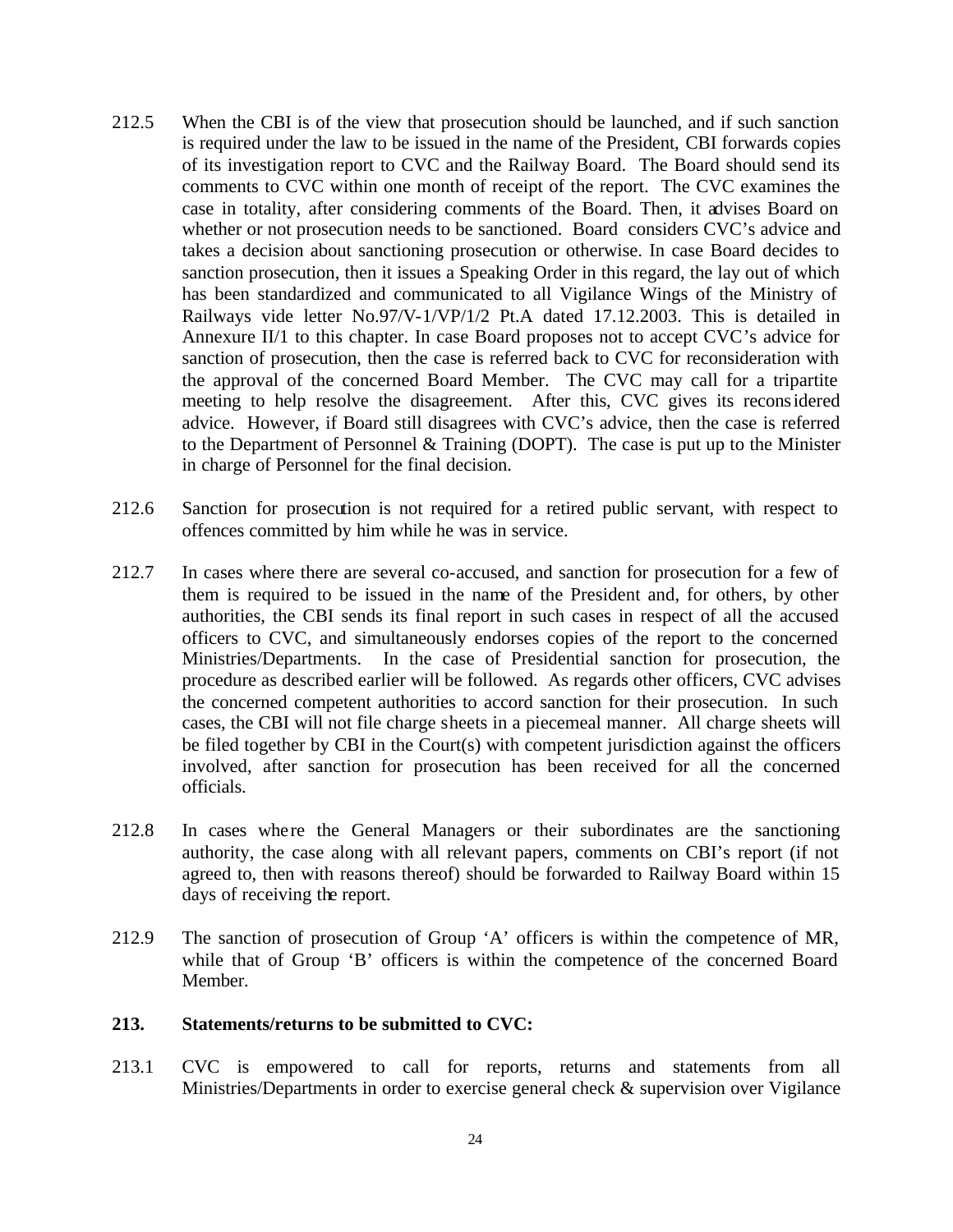and anti-corruption work in various Ministries/Departments. In pursuance of this, CVC calls for monthly reports, quarterly reports and annual reports in a prescribed format from all the Ministries/Departments within its jurisdiction. This format has been advised to all the Vigilance wings in the Ministry of Railways vide letter No.2004/V-1/RET/8/1 dated 16.8.2004. As regards monthly reports, data should be compiled for the period from  $26<sup>th</sup>$  of the previous month upto  $25<sup>th</sup>$  of the month for which the report is being prepared, and the report should be sent so as to reach Board's office by the last day of the month.

- 213.2 Statements are sent to CVC regarding cases in which the implementation of its advice is pending. In this regard, the following may be noted:
	- 1. Cases pending implementation of CVC's first stage advice would mean,
		- (a) In major penalty cases till the appointment order of the IO and PO is received.
		- (b) In minor penalty cases till the order of imposition of penalty is received.
	- 2. Cases pending implementation of CVC's second stage advice would mean -till the order of imposition of penalty is received.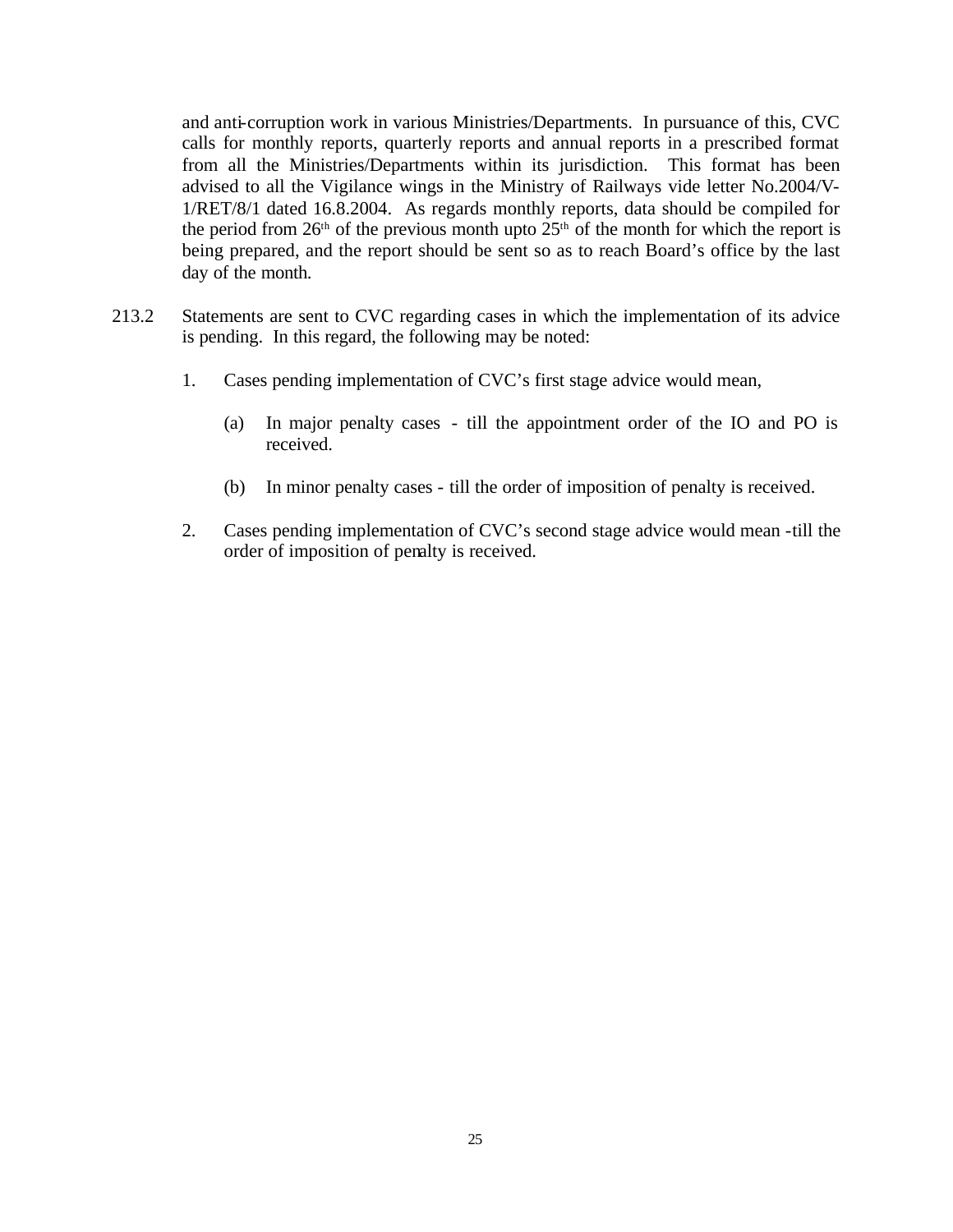#### **List of References**

- 1. CVC's Annual Report
- 2. Board's Letter No. 95/V-1/VP/1/3 dt. 11.1.96
- 3. Board's Letter No. 98/V-1/CVC/1/5 dt. 5.8.98
- 4. Board's Letter No. 98/V-1/CVC/1/5 dt. 15.3.99
- 5. Board's Letter No. 2001/V-1/CVC/1/5 dt. 9.4.2002
- 6. Board's Letter No. 2003/V-1/CVC/1/13 dt. 7.10.03
- 7. Board's Letter No. 2003/V-1/CVC/1/12 dt. 14.10.03.
- 8. Board's Letter No. 2001/V-1/CVC/1/5 dt. 17.12.03.
- 9. Board's Letter No. 2003/V-1/CVC/1/12 dt. 30.1.04
- 10. Board's Letter No. 2004/V-1/CVC/1/9 dt. 1.4.04
- 11. Board's Letter No. 2004/V-1/CVC/1/9 dt. 23.4.04
- 12. Board's Letter No. 2004/V-1/CVC/1/13 dt. 11.5.04
- 13. Board's Letter No. 2004/V-1/CVC/1/11 dt. 13.5.2004
- 14. Board's Letter No. 2004/V-1/CVC/1/11 dt. 25.5.2004
- 15. Board's Letter No. 97/V-1/Meet/6/2 dt. 15.4.98
- 16. Board's Letter No. 98/V-1/DAR/1/2 dt. 24.9.98
- 17. Board's Letter No. 97/V-1/Meet/6/2 dt. 24.2.99
- 18. Board's Letter No. 2002/V-1/CVC/1/3 dt. 4.3.02
- 19. Board's Letter No. 97/V-1/VP/1/2 Pt. A dt. 17.12.2003
- 20. Board's Letter No. 2004/V-1/CVC/1/2 dt. 23.2.04
- 21. Board's Letter No. 2002/V-1/CVC/1/7 dt. 13.11.02
- 22. Board's Letter No. 2003/V-1/Comp./1/3 dt. 17.11.03
- 23. Board's Letter No. 2004/V-1/CVC/1/14 dt. 13.5.04
- 24. Board's Letter No. 2004/V-1/CVC/1/14 dt. 19.5.04
- 25. Board's Letter No. 2003/V-1/Ret/8/1 dt. 30.04.03
- 26. Board's Letter No. 2003/V-1/Ret/8/1 dt. 21.11.03
- 27. Board's Letter No. 2003/V-1/Ret/8/1 dt. 26.12.03
- 28. Board's Letter No. 2004/V-1/RET/8/1 dt. 16.8.04
- 29. Board's Letter No. 2004/V-1/CVC/1/3 dt. 1.3.04.
- 30. CVC's letter No. 1/6/77-R dt. 3.10.77
- 31. Board's letter No. 74/V-1/VP/1/2 dt. 27.6.78
- 32. CVC's letter No. 1/18/70-R dt. 30.4.73
- 33. CVC's letter No. 4-5/74 –R dt. 13.12.74
- 34. CVC's letter No. 1/9/71-R dt. 29.3.73
- 35. Board's letter No. 76/V-1/CVC/1/5 dt. 5.11.76
- 36. Board's letter No. 76/V-1/CVC/2/2 dt. 20.7.76
- 37. Board's letter No. 72/V-1/CVC/2/2 dt. 7.11.78
- 38. Board's letter No. 76/V-1/CVC/2/3 dt. 26.10.76
- 39. CVC's letter No. 000/DSP/1 dt. 10.2.03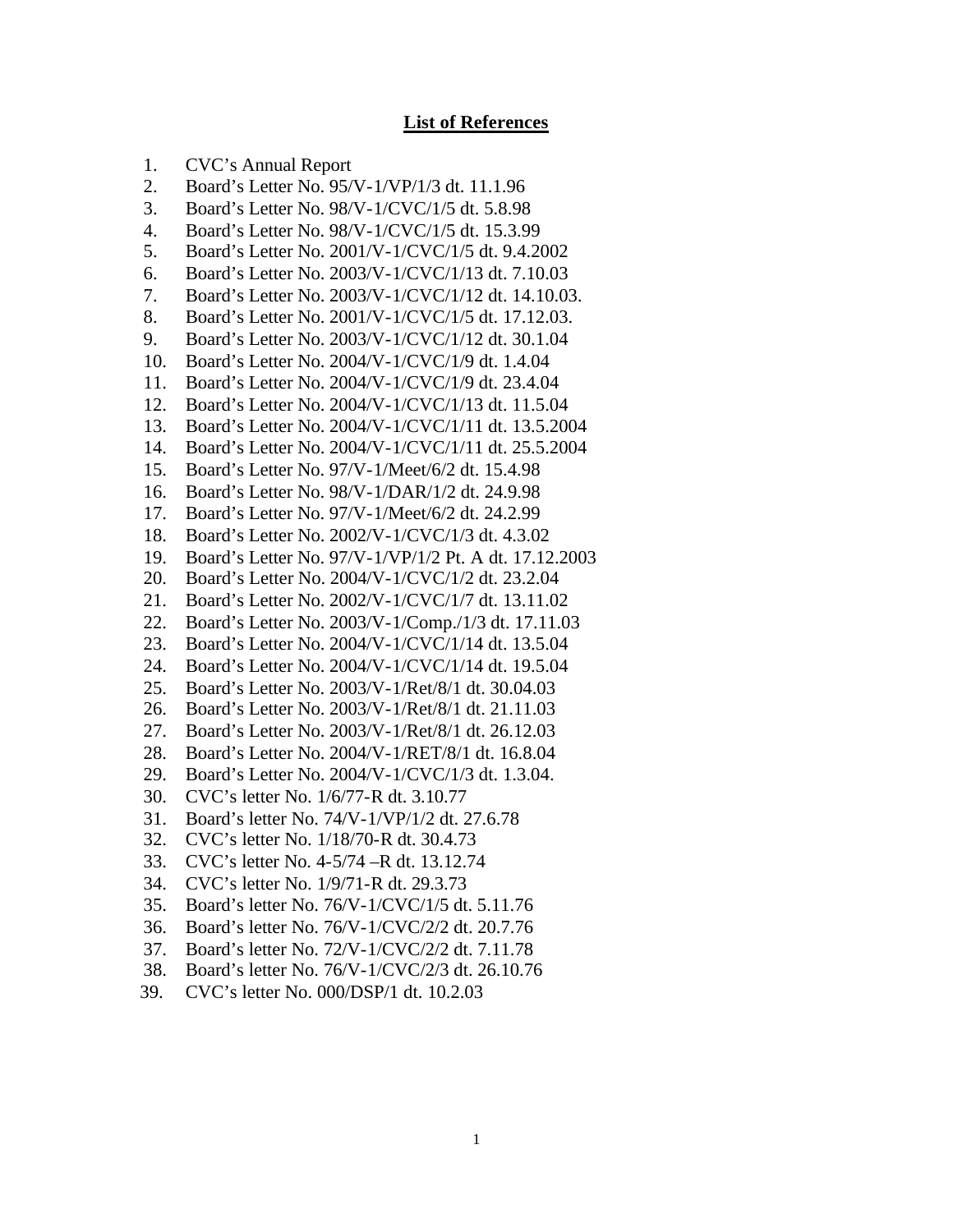#### **Sub: Standard layout of speaking order for grant of "sanction for prosecution" and "sanction order".**

A copy of the standard layout of the speaking order for grant of sanction for prosecution and the sanction order is as below:

#### **(a) Standard lay-out of Speaking Order for Grant of sanction for Prosecution**

"I have gone through the investigation report of the CBI/(Name of the CBI Zone) in case No.RC against Shri/Smt. (name and designation) as well as other relevant records/aspects of the case. After careful consideration of the matter in the light of full facts and records of the case, I am of the considered view that this is a fit case for launching prosecution proceedings against Shri/Smt. \_\_\_\_\_\_\_\_\_\_\_\_\_\_\_\_\_\_\_\_\_\_\_\_\_\_(name and designation) in the competent Court of Law. Sanction is hereby accorded for prosecution of Shri/Smt. \_\_\_\_\_\_\_\_(name and designation)."

(Designation of Sanctioning Authority)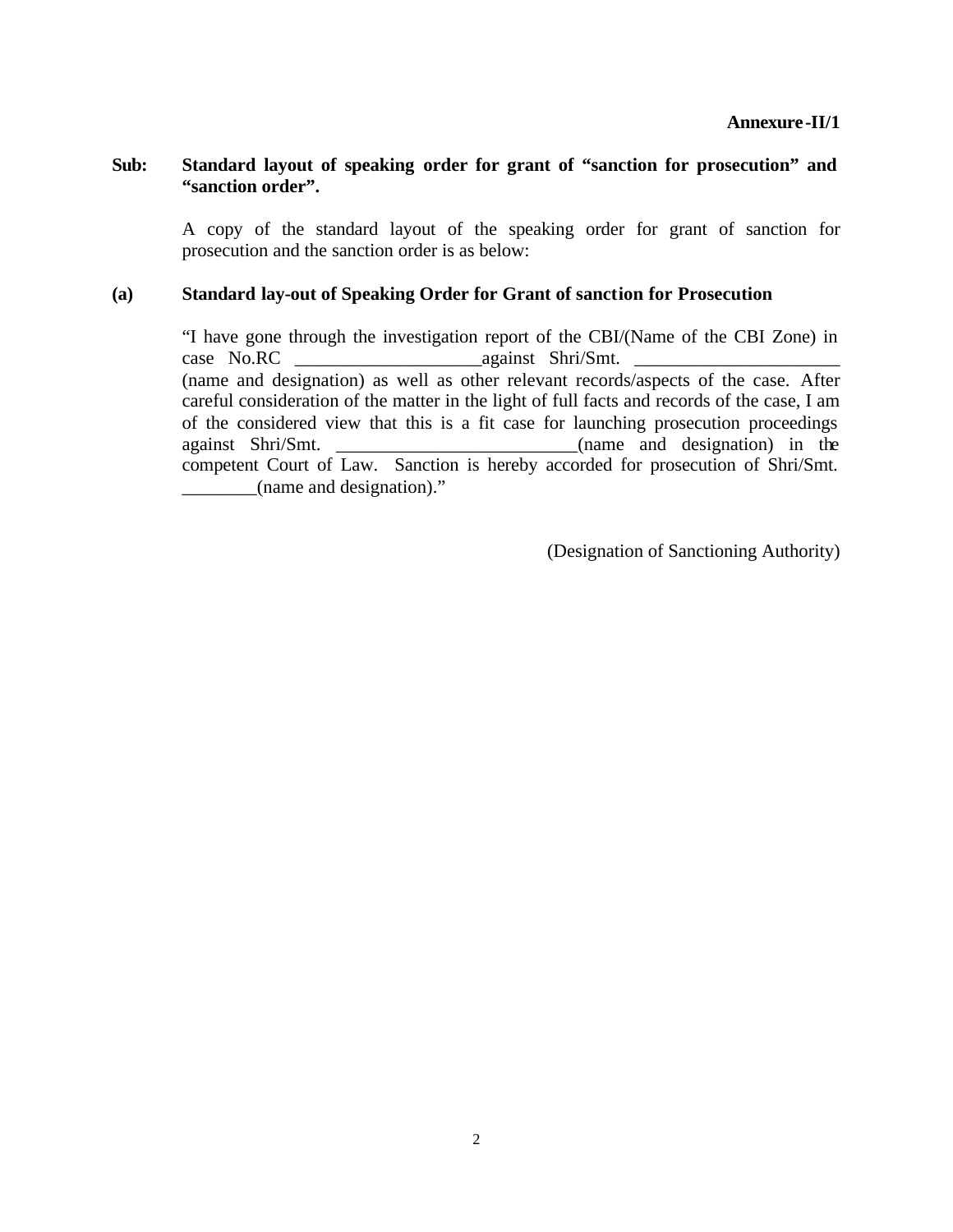### **GOVERNMENT OF INDIA MINISTRY OF RAILWAYS RAILWAY BOARD**

No. RC…………………..

#### **SANCTION ORDER**

#### **(Facts of the case)**

And whereas, the said act constitutes the commission of offences punishable under section 7 and 13(2)r/w 13(1)(d) of Prevention of Corruption Act, 1988 (Act 49 of 1988).

And whereas the President of India being the Competent Authority for removing the said (Name and Designation) from service, after fully and carefully examining the materials i.e. records relevant to the said allegations placed before him, and considering the facts and circumstances of this case, considers that the said (Name) should be prosecuted in the Court of Law for the said offence/offences.

Now, therefore, the President of India does hereby accord sanction u/s 19(1) of Prevention of Corruption Act, 1988 for the prosecution of the said (Name and Designation) for the said offences and any other offences punishable under other provisions of law in respect of the aforesaid facts and for taking cognizance for the said offences by the court of competent jurisdiction.

### **BY ORDER AND IN THE NAME OF THE PRESIDENT OF INDIA**

Place: New Delhi

Date: (Name) Joint Secretary(Establishment) Railway Board.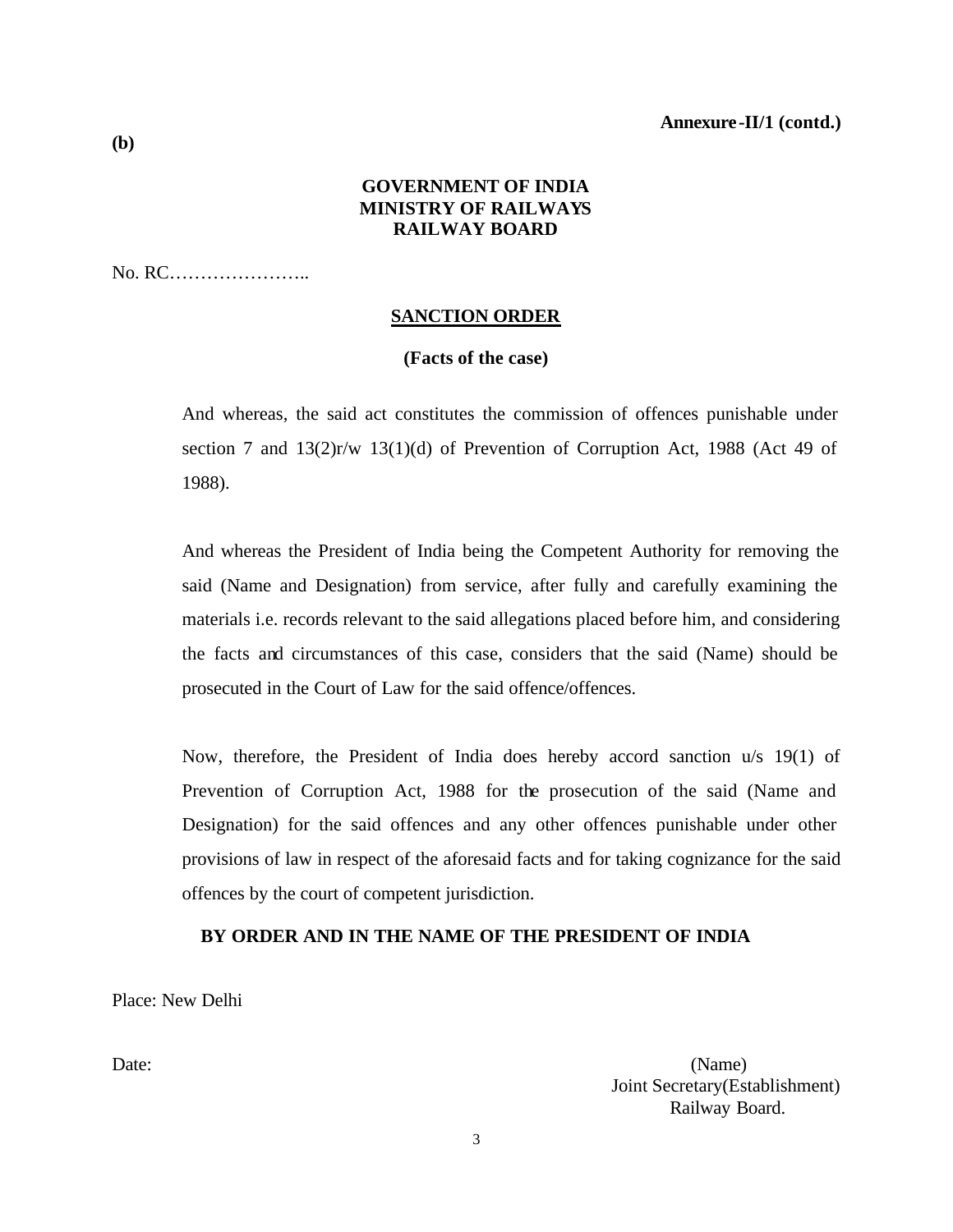#### **214. Intensive Examination by Chief Technical Examiner (CTE)/CVC:**

- 214.1 The Chief Technical Examiner's Organisation was created in 1957 in the then Ministry of Works, Housing and Supply for examining works being executed by the Central Public Works Department. With the creation of Central Vigilance Commission (CVC), the administrative control of this Organisation was transferred to it on 01.11.1964. The jurisdiction of this Organisation is co-terminus with that of CVC. As such, works of  $(1)$ all the Departments of Government of India and Union Territories and (2) Central Public Sector Undertakings can be examined by this organisation.
- 214.2 The CTE's organization has unfettered powers to examine works of any magnitude, irrespective of whether these are original or repair works. However, since its resources are limited, it generally examines works of a large size only. It is in view of this that all the Chief Vigilance Officers of the Departments of Govt. of India, Union Territories, Central Public Sector Undertakings, other autonomous and similar bodies are required to furnish Quarterly Returns to CVC (as per Commission's letter No. 98 VGL 25 dated 11-11-2005), in respect of civil works costing Rs. 1 crore and more, Electrical works (including S&T and Mechanical works) costing Rs. 30 lakh and more and Horticulture works costing Rs. 2 lakh and more, Store purchase of Rs. 2 crore and more, purchase of Medical Equipment of Rs. 1 crore and more, two largest Consultancy and Service Contracts, and four largest contracts of Supply of Medicines for the quarters ending March, June, September and December by the 15th day of the month following the quarter (as per proforma placed at Annexure II/2). The SDGMs/Chief Vigilance Officers should, therefore, ensure that such returns are furnished to the CTEs by the stipulated dates. There may be occasions when the SDGMs/Chief Vigilance Officers come to know from their own sources about certain serious irregularities committed by public servants in various works. In view of this, they have been given the freedom to recommend examination of particular works (mainly from the vigilance angle) in their reports to CTE.
- 214.3 After going through returns furnished by CVOs, the Chief Technical Examiners select certain works for intensive examination and inform the concerned CVOs about it. They ask the CVOs for relevant records, such as certified true copies of (a) contract documents, (b) the latest running account bills paid to contractors, etc. This information may be furnished, as per the proforma placed at Annexures II/3 & II/4. When the programme of actual intensive examination of works is finalized by the CTE, the concerned CVO is informed about it. The CVO is expected to make available all relevant documents and records, as may be necessary, to the CTE's team examining the works.
- 214.4 SDGMs/CVOs are also required to carry out technical examination of (a) works and (b) supply/purchase, service, and consultancy contracts on the pattern of CTE/CVC and furnish progress thereof to Railway Board, as per the proforma given in Annexure  $II/5$ .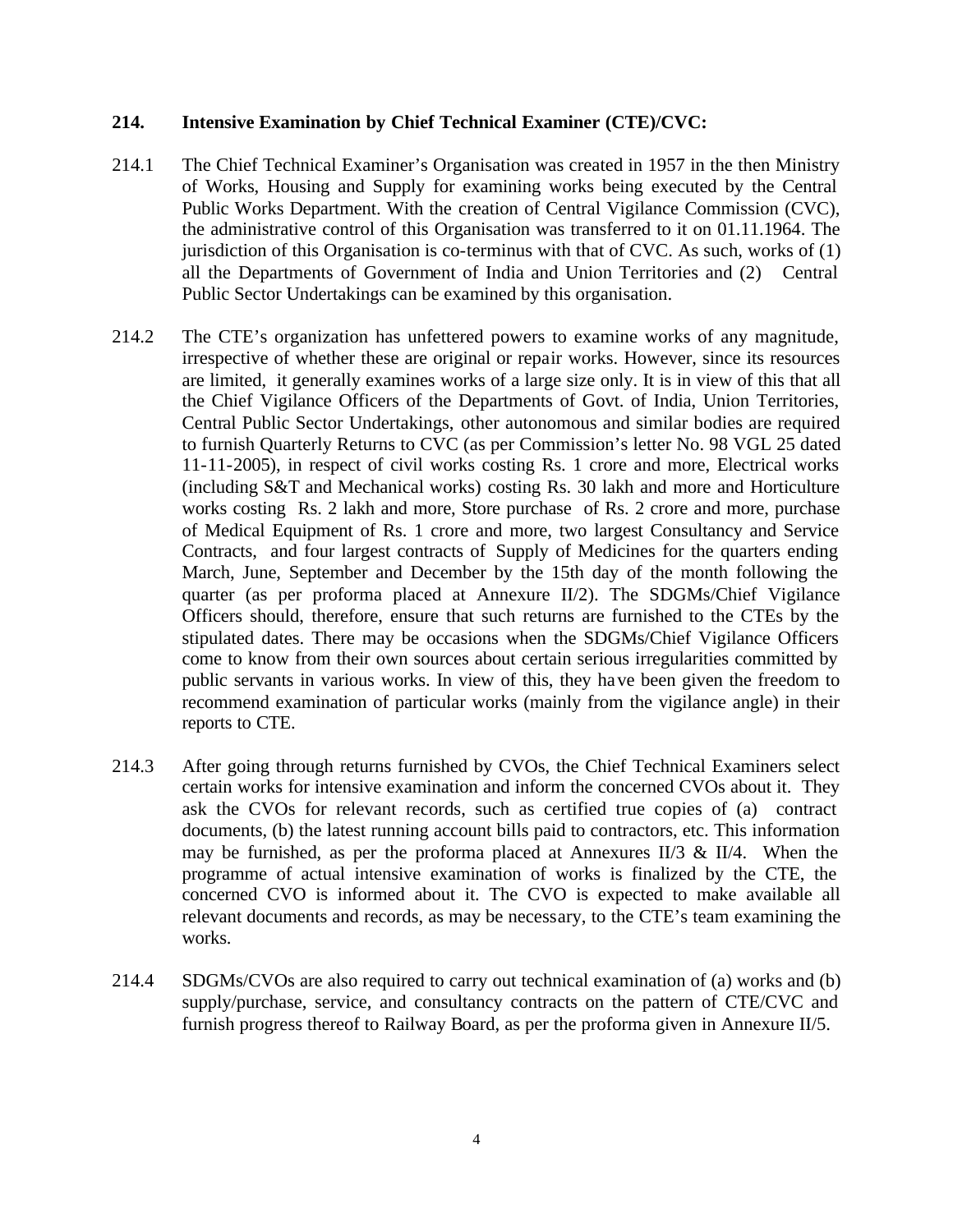#### **215. Action to be taken on CTE's Reports:**

- 215.1 After carrying out intensive examination of works, the CTE's organization sends an inspection report to the concerned SDGM/ Chief Vigilance Officer. The SDGM/CVO should obtain comments of various officers (of appropriate level) posted at the site of work or in the office, on this inspection report, in the proforma placed at Annexure II/6, as per the time schedule prescribed in Annexure II/8. These comments should include:
	- a) A statement regarding correctness of facts stated in the report. If some of the facts are not correct, this should be clearly brought out. The correct facts in this regard should also be indicated, if these are at variance with facts mentioned in the report.
	- b) A detailed justification for acts of commission or omission brought out in the report.
	- c) Comments on explanations received from the concerned technical officers.
- 215.2 Replies to the observations and rejoinders of the CTE's Organisation should be sent promptly to CTE/CVC as per proforma placed at Annexure II/7. This should be sent within three months of the date of dispatch of the report/rejoinder.
- 215.3 SDGMs/Chief Vigilance Officers should arrange to undertake similar and complete examination in cases where the examination done by the Chief Technical Examiner's Organisation was only a representative one. They should thereafter act upon the findings of such examination and, where necessary, consult the CTE.
- 215.4 The defects pointed out in CTE's report should be rectified either by the contractor or otherwise (at the risk and cost of contractor, wherever possible).
- 215.5 Minor irregularities brought out in the report should be got regularized by the competent authority after investigating into the bonafides in each case and finding out reasons for these irregularities. Appropriate preventive measures may be taken for future and the defaulters suitably warned so that such irregularities do not recur.
- 215.6 SDGMs/Chief Vigilance Officers should arrange to have recoveries effected in cases where over payments are pointed out in CTE's report. Recovery statements should be submitted, duly supported by analysis of rates at which recoveries have been effected. Such recoveries should not be postponed till payment of the final bill. In case there is any difficulty in recovering the full amount of over payment, as pointed out by CTE's organisation, then the agreed amount of recovery should at least be effected from the next bill paid.
- 215.7 In cases where the work is treated as substandard in CTE's report, sanction of the competent technical authority for accepting such substandard work may be obtained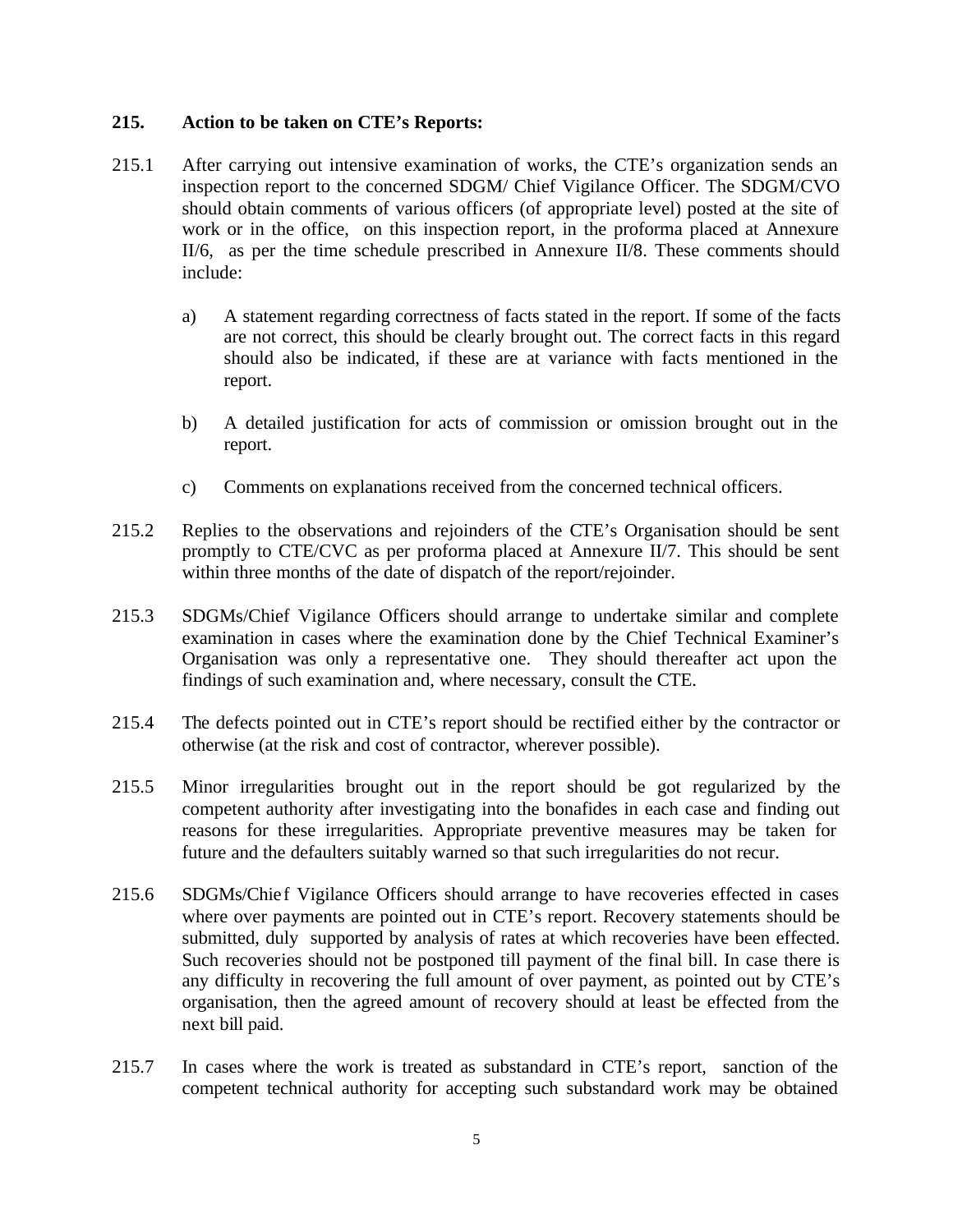and the rate of payment suitably reduced. Before sanctioning such reduced rate statements, the structural soundness and functional adequacy of the sub-standard work should be established.

- 215.8 In respect of paras which are specifically referred to the SDGMs/CVOs by the CTE for investigation from a vigilance angle, they should treat such communication as a complaint. In order to investigate it, in case a competent engineer is not available in his organisation, the SDGM/CVO should get an independent and reliable engineer appointed to assist him in identifying and seizing the relevant records, preparing scrutiny notes thereon, fixing responsibilities, drafting memos, calling for explanations of the indicated officials and preparing scrutiny notes on the explanations received. Each lapse should be dealt with separately. After investigation, the case should be referred to CVC through Railway Board for its first stage advice, along with a self contained note and other relevant documents, as done in cases of other Vigilance Investigation Reports. Even if the SDGM/CVO comes to the conclusion that no vigilance angle is involved, the matter has to be referred to the CVC for its first stage advice, treating the complaint as having emanated from CVC.
- 215.9. The CTE might suggest preventive measures in certain areas as a safeguard against malpractices or corrupt practices, as also to plug loopholes in procedures, rules, regulations, etc. In such cases, the SDGM/CVO should arrange to have suitable directions issued by the Chief Executive/Head of the Department and furnish copies of these directions to the CTE's Organisation. *(Ref.- CVC's No. 7 R CRD 37 dated 19-8- 1987 and Intensive Examination of Works – Guidelines -2001)*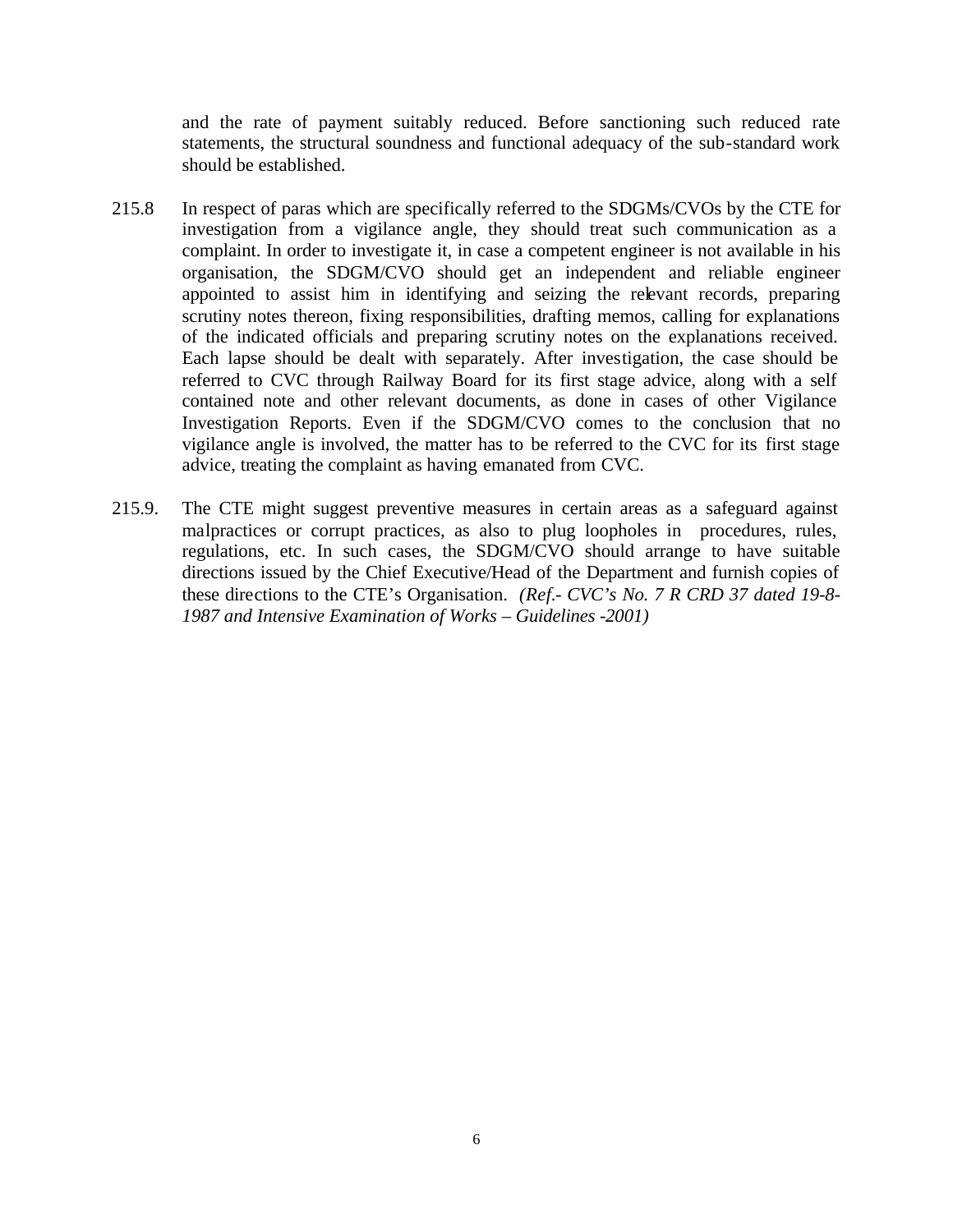### **STATEMENT SHOWING THE QUARTERLY PROGRESS OF WORKS FOR QUARTERS ENDING MARCH/JUNE/SEPTEMBER/DECEMBER**

Civil works costing Rs. 1 crore and above.

Electrical works (including S&T and Mechanical works) costing Rs. 30 lakhs and above.

Horticulture works costing Rs. 2 lakhs and above.

Stores Purchase costing Rs. 2 crore and above

Medical Equipments Rs. 1 crore

2 largest contract of Consultancy

2 largest contracts of Service Contracts

4 largest contracts of supply of Medicines

**----------------------------------------------------------------------------------------------------------- S.No. Name Est. Tendered % Agmt. Agency Date Time Physical Name Reof work Cost Cost above/ No. of of progress of E marks and below start Comp. in C location SOR with address -------------------------------------------------------------------------------------------------------------**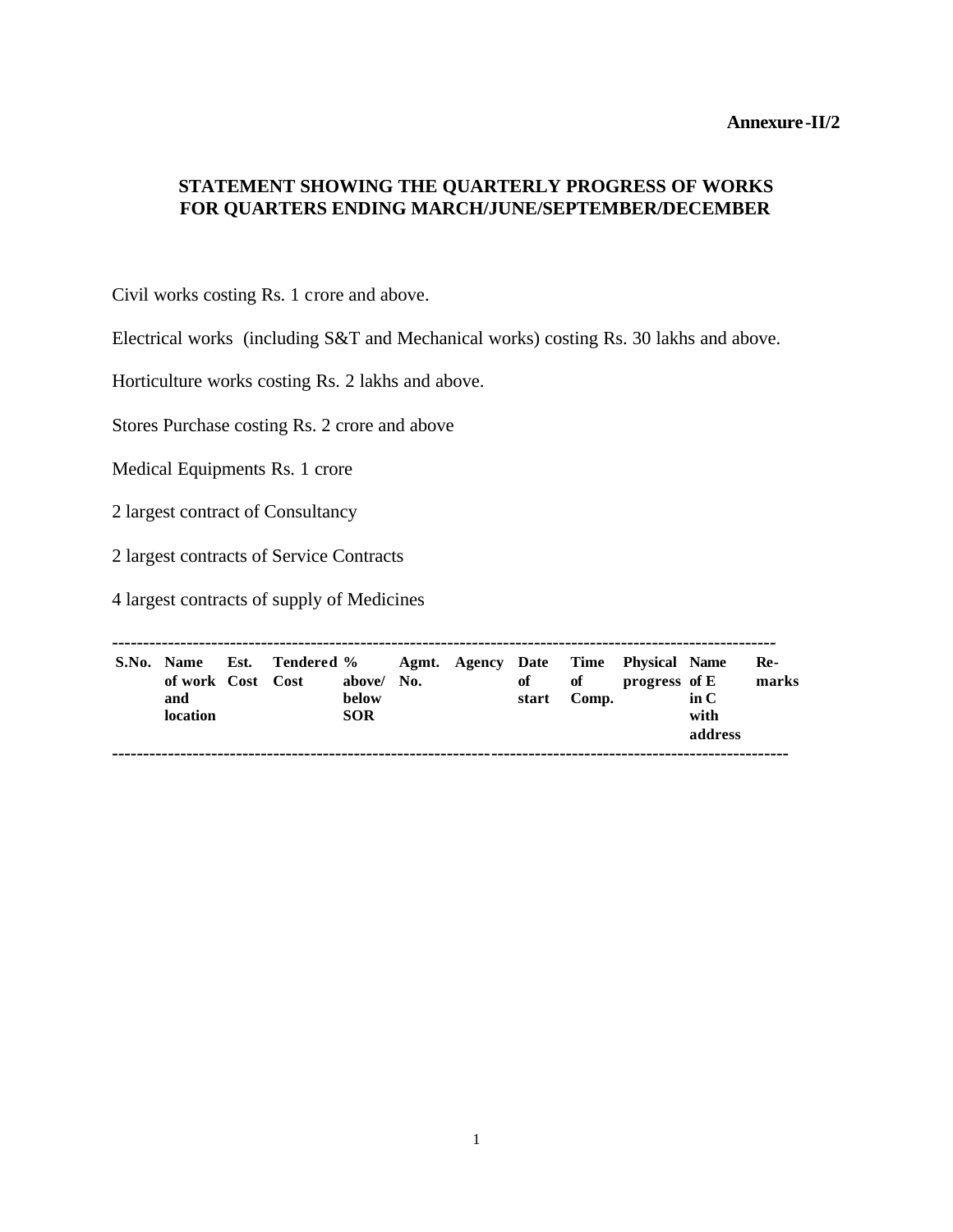### **TECHNICAL EXAMINATION OF WORKS CONTRACTS**

#### **1.0 Particulars of work**

#### **1.1 Name of work :**

Agreement No. Name of Contractor Estimated cost Tendered cost Date of start Due date of completion Present progress

### **1.2 Departmental Authorities**

Zone / GM Office Circle/ Dy. GM Office Division/ Sr. Mgr., Mgr. Office Sub Division / Field Unit

### **1.3 Officials Incharge of work**

Chief Engineer/ GM / ED Superintending Engineer / Dy. GM Executive Engineer / Mgr / Sr. Mgr. Asstt. Engineer / Dy. Mgr. / Asstt. Mgr. Jr. Engineer / Supervisor Divisional Accountant / Finance Officer Asstt. Surveyor of Work in Division / Planning Officer in Field Unit Surveyor of Works in Circle / Planning Officer in GM / ED Office Surveyor of Works in SSW's Office / Planning Officers in Corporate Office

**Name**

**Signature**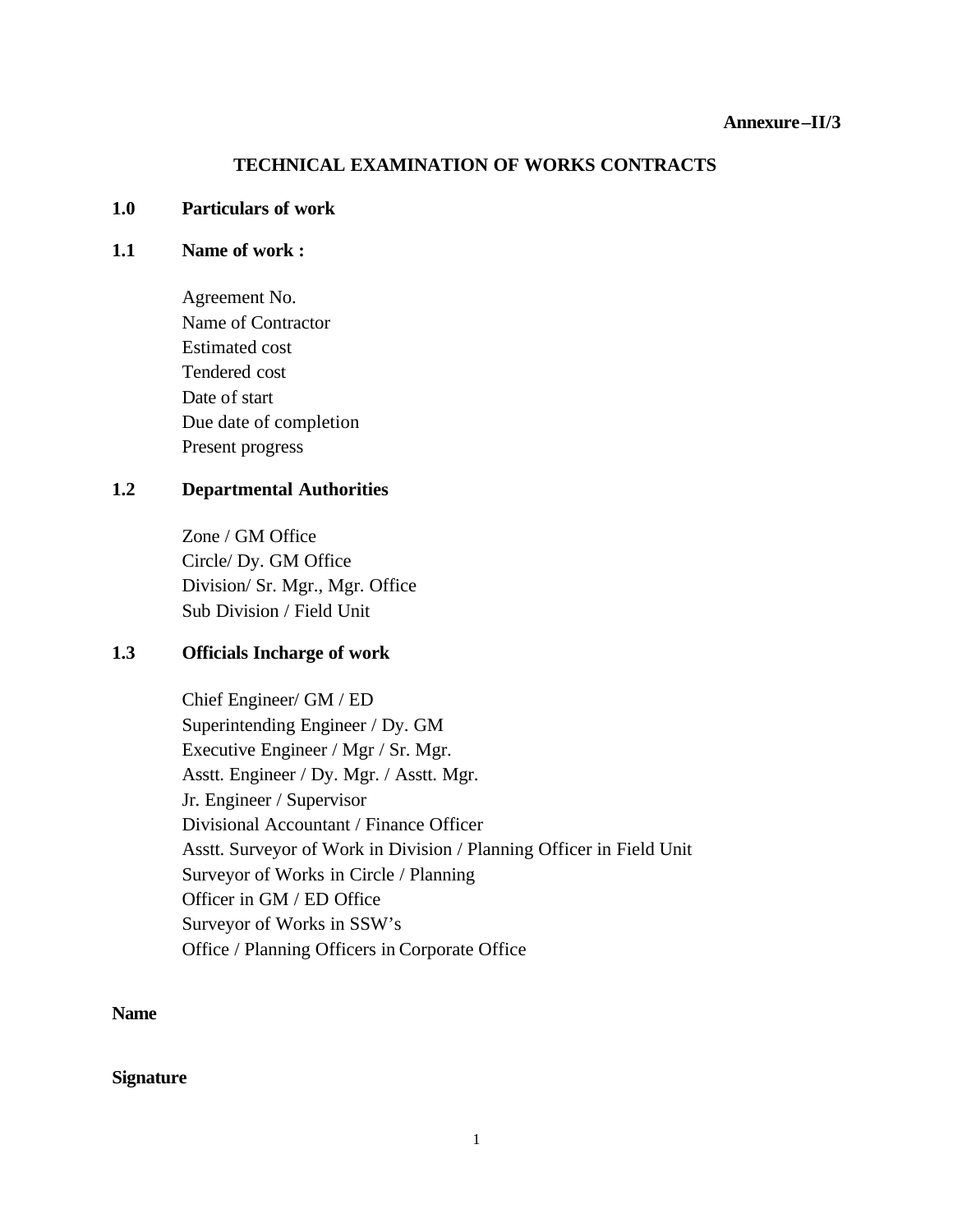### **A. Technical Information**

- 1. Name of work
- 2. Agreement No. (Please supply copy of agreement)
- 3. Name of contractor
- 4. Estimated cost
- 5. Tendered cost
- 6. (a) Date of commencement
	- (b) Stipulated date of completion
	- (c) % progress
- 7. Ref. memo and date of sanction of project (Please supply copy of memo.)
- 8. Ref. and date of technical sanction (Please supply copy of sanction)
- 9. Date of approval of NIT (Please supply copy of letter of approval)
- 10. Date of publication of NIT in press
- 11. Date of receipt of tenders :
- 12. No. of tenders sold
- 13. No. of tenders received
- 14. Whether work awarded to lowest tenderer
- 15. Whether market rate justification available on record
- 16. Works Manual adopted
- 17. S.No. and date of last running bill paid (Please supply copy of bill with encl)
- 18. Whether AHR / ALR items identified
- **19. No. of Statements Extra item Substituted item Deduction item**
	- (a) Sanctioned :
	- (b) Proposed :
- **20. Test check carried out up to last RA bill Prescribed Actual**
	- % test check by AE / Dy. Mgr., Asstt. Mgr. :
	- % test check by EE / Mgr., Sr. Mgr. :
	- % test check by SE / Dy. GM :

### **Name Signatures**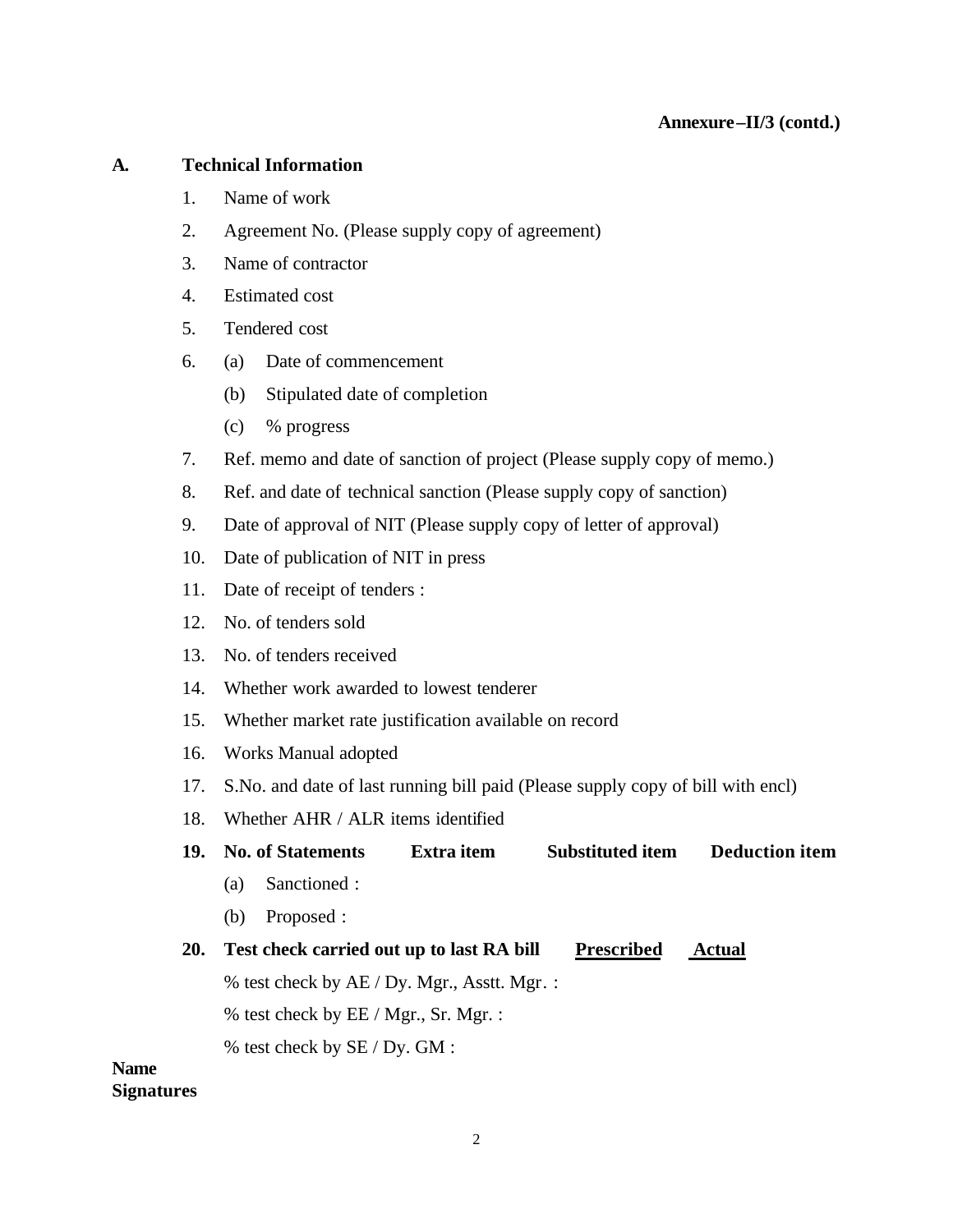#### **B. Documents for Inspection at Site Office**

- 1 (a) Press cuttings, including extended dates, if any
	- (i) For pre-qualification of Architects/Consultants
	- (ii) For pre-qualification of Contractors
	- (iii) Call of tenders
	- (b) Register of sale of tenders
	- (c) Register of opening of tenders
- 2. File giving reference to Financial Sanction and approval of competent administrative authority - Preliminary estimate
- 3. Copy of detailed estimate and its Technical Sanction by competent technical authority
- 4. Approval of NIT (Notice inviting tenders) in original
- 5. Rejected tenders and comparative statements for:
	- (a) Selection of architects/consultants
	- (b) Short listing or prequalification of tenders
	- (c) Other tenders
- 6. Justification statement and corresponding notings in support of tenders/offer accepted.
- 7. Details of negotiations, if any, made before acceptance of tenders
- 8. Original contract with consultant/contractor
- 9. Guarantee Bond etc. towards security for work, machinery/mobilization advance etc. including extension of validity
- 10. Insurance policies for work, materials, equipment, men etc. including extension of validity
- 11. Guarantee for water tightness, termite proofing etc.
- 12. Standard specifications
- 13. Standard schedule of rates
- 14. Drawings- Architectural, Structural and Services
- 15. All connected measurement book, level books, field books and lead charts.
- 16. All running account bills with all connected statements/vouchers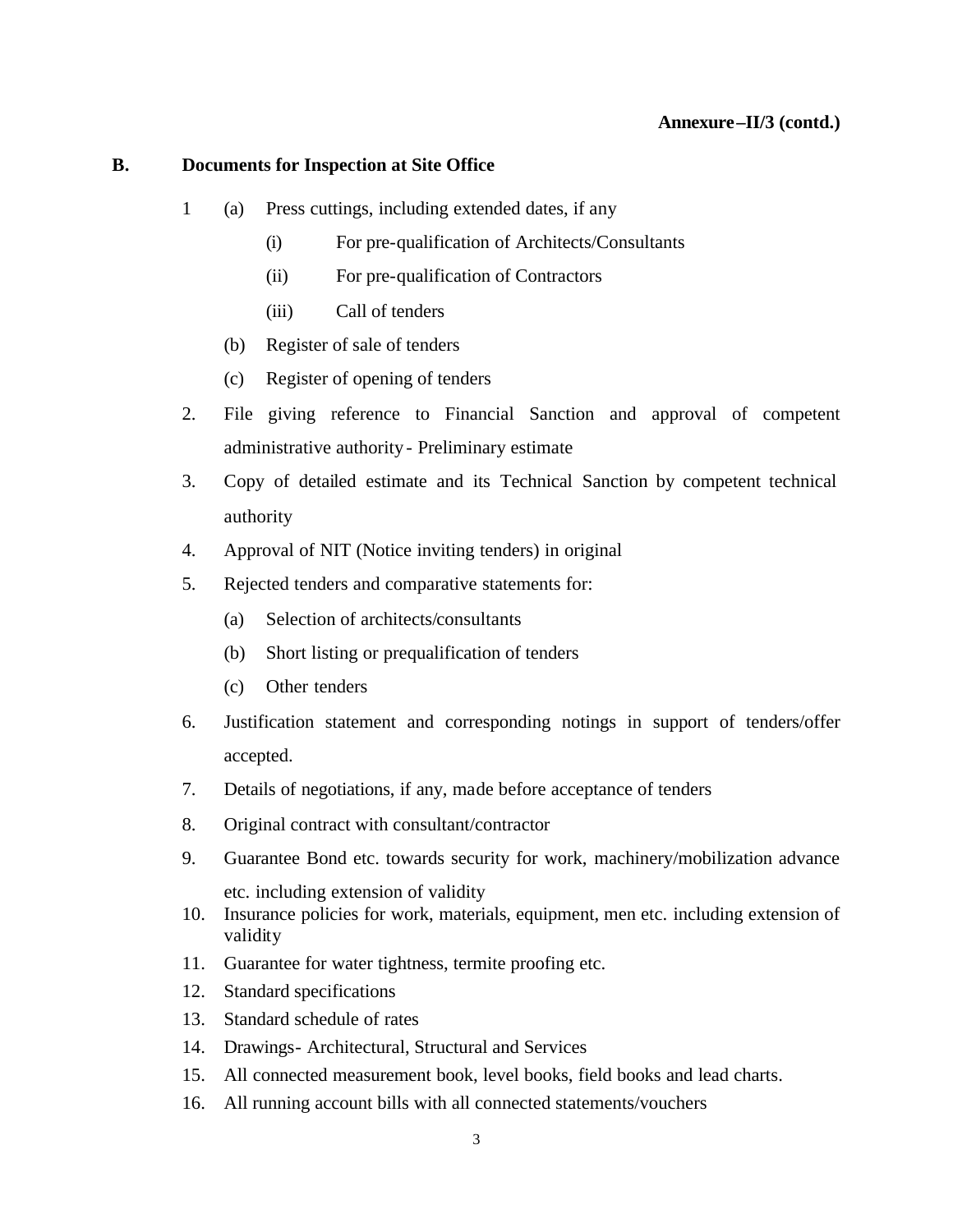- 17. Statements showing details of check of measurement by superior officers and copies of order laying down such requirements
- 18. Materials at site accounts/cement, steel bitumen, paints, water proofing compound, pig lead, anti termite chemical etc.
- 19. Site order book/test records/log books
- 20. Details of extra/substituted items and of deviated quantities being executed/ considered for execution in the work along with analysis of rates
- 21. Hindrance register
- 22. Office, correspondence files and inspection notes, if any, issued by inspecting officer
- 23. Complaint records, if any
- 24. Any other documents relevant to the works
- 25. Details of payments in proforma 'A'
- 26. Cement consumption statement in proforma 'B'
- 27. Steel consumption statement in proforma 'C'
- 28. Statement of Tests of Materials in proforma 'D'

### **C . Details of Payments**

#### **PROFORMA 'A'**

| S.No. CR<br>of | No. | <b>Account Payable</b> |                                 |  | amount                                         | <b>Total Cheque</b> Details of disbursement<br>and recoveries |  |                                                                 |  |  |     |
|----------------|-----|------------------------|---------------------------------|--|------------------------------------------------|---------------------------------------------------------------|--|-----------------------------------------------------------------|--|--|-----|
| bill           |     |                        | Payment payment advance advance |  | <b>date</b> On $A/c$ Adv. Secured Mobilization |                                                               |  | Adv. Cost Secured Mob. De-<br>I/Tax of Adv Adv. po-<br>Material |  |  | sit |

Name

Signature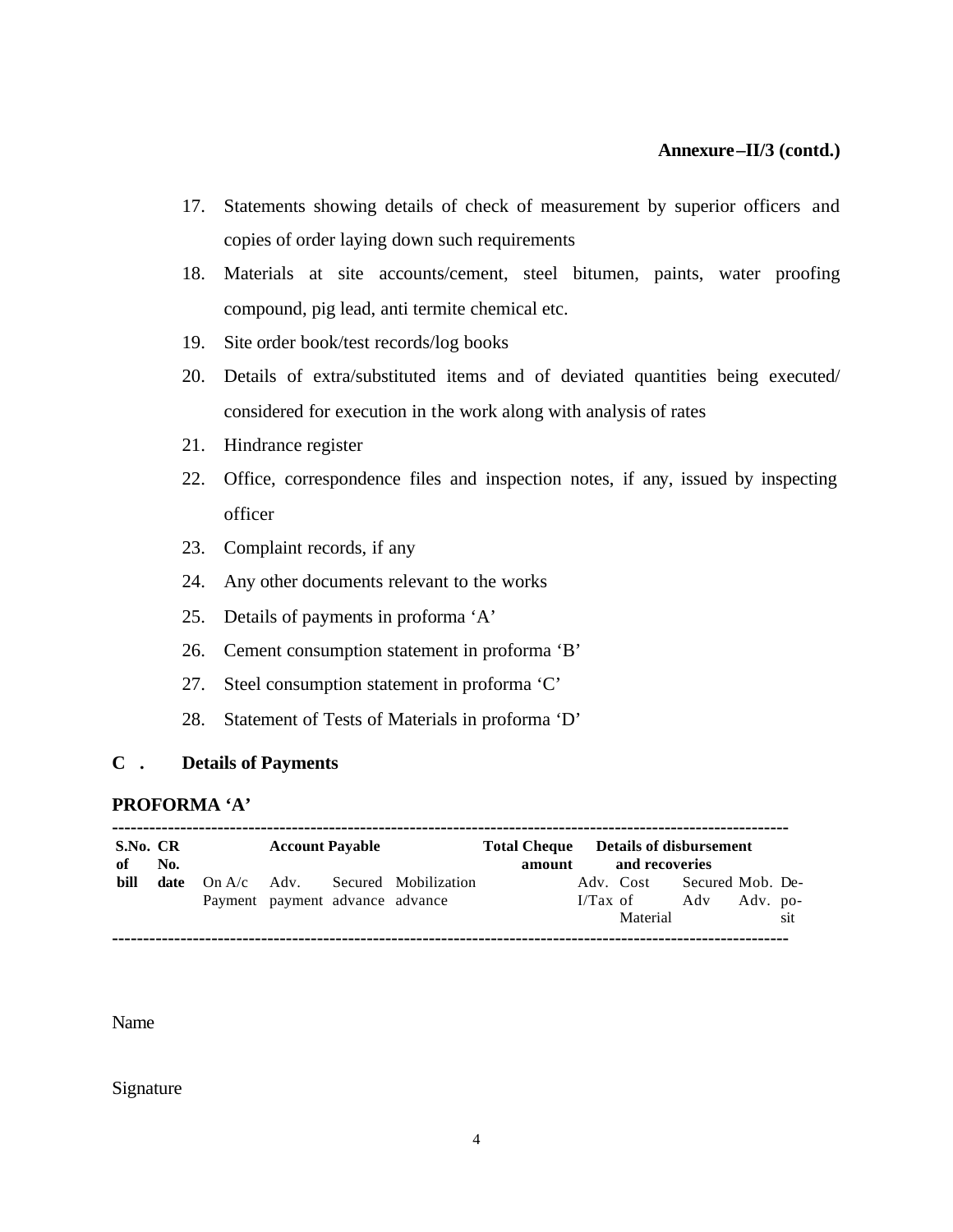#### **PROFORMA 'B'**

### **CEMENT CONSUMPTION STATEMENT FOR LAST BILL PAID (S. No )**

| Last date of | Theoretically | Actually | Recovered | Remarks |
|--------------|---------------|----------|-----------|---------|
| measurements | required      | consumed |           |         |

### **PROFORMA 'C'**

### **DETAILS OF STEEL REINFORCEMENT FOR LAST (S.No. ) BILL PAID**

TOR STEEL

Diameter in mm 8 10 12 16 20 22 25 28 32 36 40 42

Quantity issued By Deptt. (MT)

Quantity measured for payment (MT)

Quantity recovered from bill (MT)

#### **Notes :**

- 1. If mild steel reinforcement is used, information may be furnished in same proforma as for TOR Steel.
- 2. If structural steel is used, information may be furnished in similar proforma for various sections instead of various diameters.

Name

Signature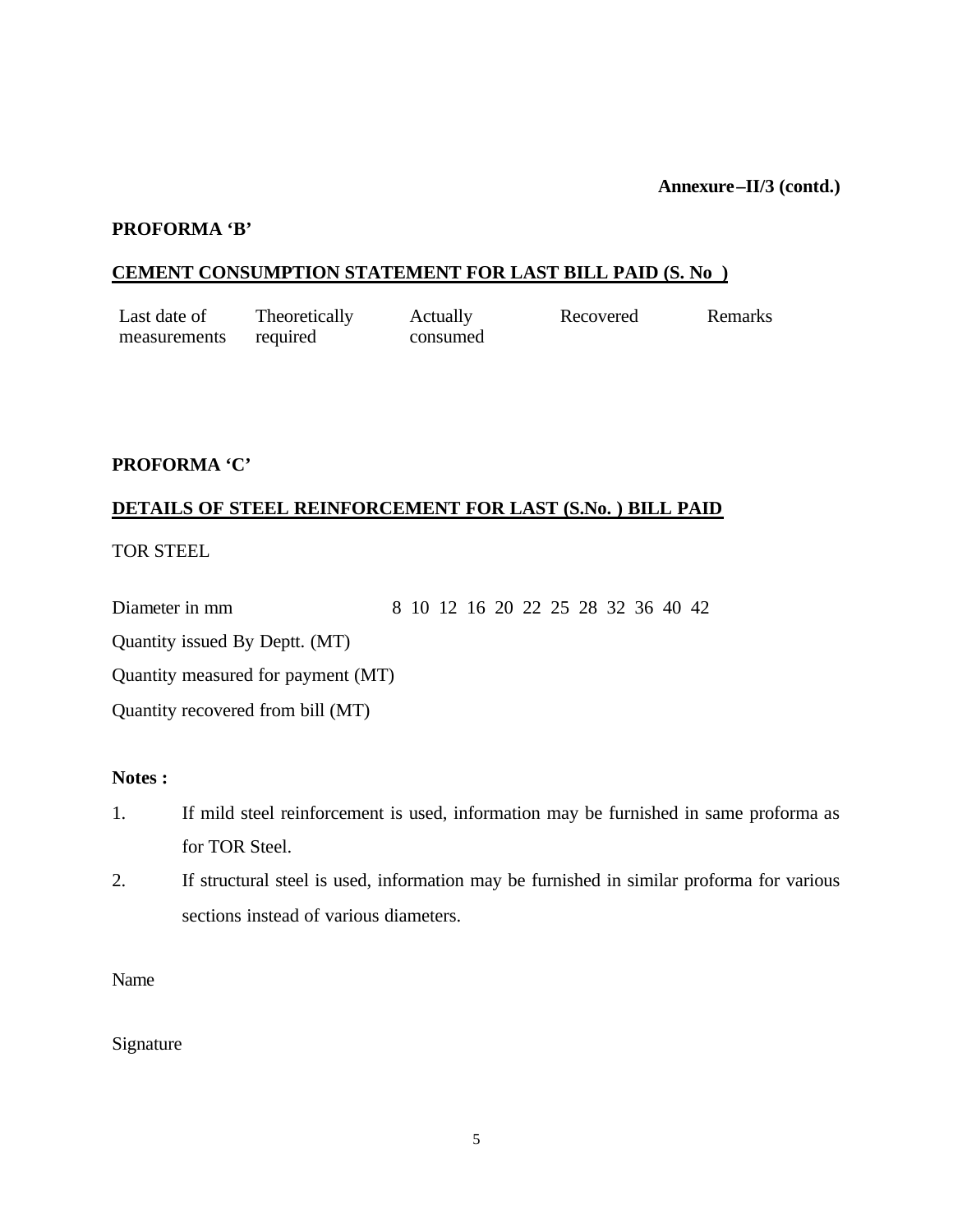### **PROFORMA 'D'**

# **STATEMENT OF TESTS OF MATERIALS**

| S.<br>No. | Desc.<br>of<br><b>Materials</b> | Qty<br>cons-<br>umed<br>till<br>date | Desc.<br>of<br>tests<br><b>as</b><br>per<br>BIS/<br>Agree-<br>ment<br>provi- | <b>Freq</b><br>uency<br>of test<br>as per<br>BIS/<br>Agree-<br>ment<br>provi-<br>sions | No. of tests<br>Requ-<br>ired | <b>Cond-</b><br>ucted | Lab<br>where<br>tests<br>con-<br>ducted | Whether<br>lab<br>approved<br>by govt. | <b>Status</b><br>of tests<br>results<br>(pass/fail) | If<br>failed,<br>what<br>action<br>taken | Whe-<br>ther<br>test-<br>ing<br>charges for<br>borne<br>by<br>deptt/<br>agency<br>(Ref.<br>To<br>agree<br>provi-<br>sions) | Reco-<br>very<br>pro-<br>posed<br>short-<br>fall<br>in<br>tests/<br>failed<br>result |
|-----------|---------------------------------|--------------------------------------|------------------------------------------------------------------------------|----------------------------------------------------------------------------------------|-------------------------------|-----------------------|-----------------------------------------|----------------------------------------|-----------------------------------------------------|------------------------------------------|----------------------------------------------------------------------------------------------------------------------------|--------------------------------------------------------------------------------------|
| 1         | $\mathbf{2}$                    | 3                                    | $\overline{\mathbf{4}}$                                                      | 5                                                                                      | 6                             | $\overline{7}$        | 8                                       | 9                                      | 10                                                  | 11                                       | 12                                                                                                                         | 13                                                                                   |

 $Sd$ - $Sd$ -

**Engineer-in-charge Chief Vigilance Officer**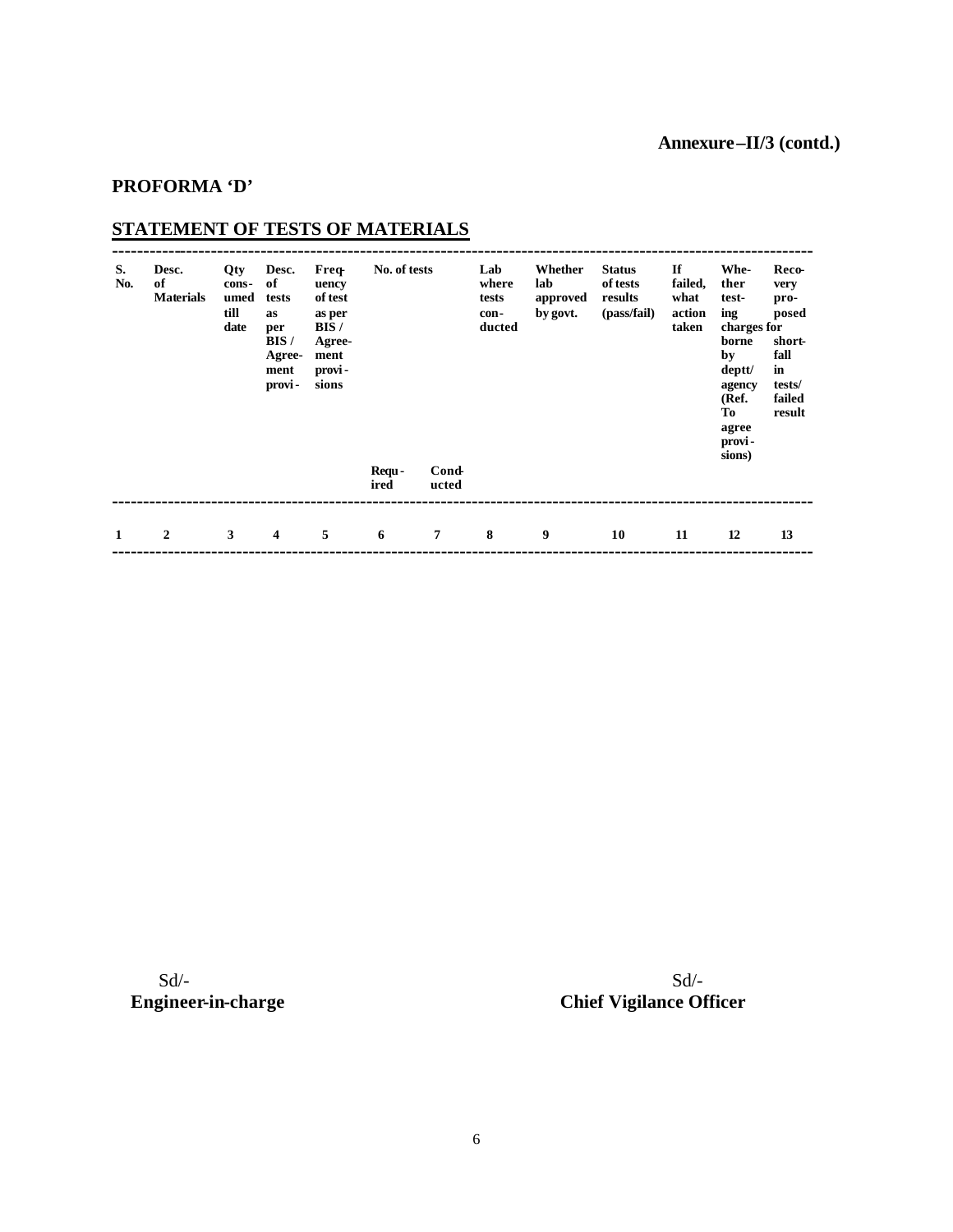#### **Annexure-II/4**

### **PROFORMA FOR TECHNICAL EXAMINATION OF STORES/ PURCHASE CONTRACT**

#### **A. Departmental Authorities**

- 1. Ministry
- 2. Department/Organisation
- 3. Directorate/Section handling the Purchase
- 4. Officials dealing with the Purchase

### **B. Contract/Tender Information**

Contract details

- 1. Contract No.
- 2. Description of Store/Purchase
- 3. Name of Supplier/Agency
- 4. Estimate Cost
- 5. Value of Contract
- 6. Delivery period stipulated in contract
- 7. Inspection Authority
- 8. Present position of supply
- 9. Present position of payments

### **C. Tender Details**

- 1. Mode of Tender Enquiry
- 2. Date of issue of N.I.T./Tender Enquiry
- 3. Date of Publication of N.I.T.
- 4. Whether the Tender Documents were approved
- 5. Date of receipt of Tenders
- 6. Nos. of Tenders sold
- 7. Nos. of Tenders received
- 8. Whether contract awarded to lowest tenderer
- 9. Whether negotiations conducted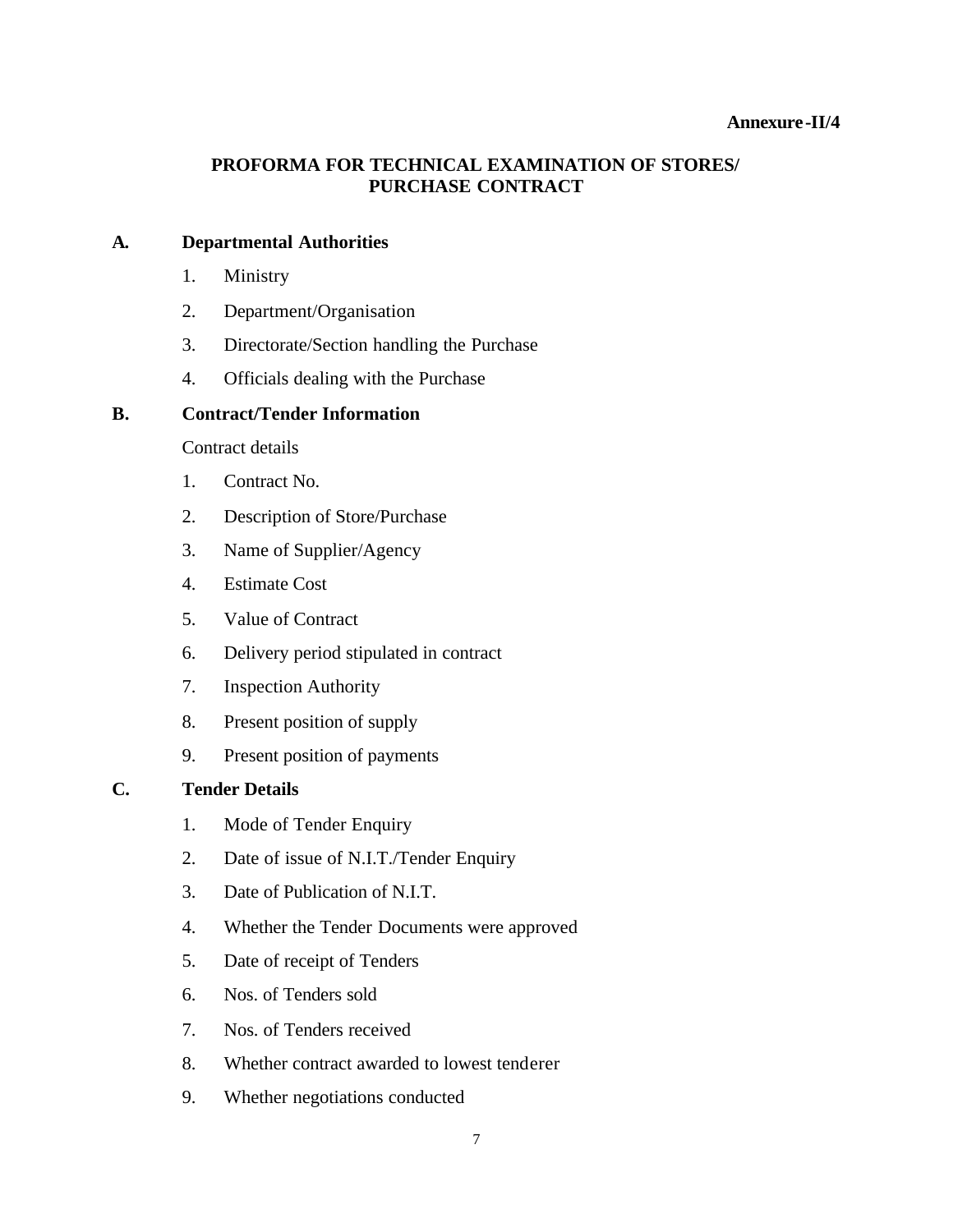#### **D. Documents for Inspection at site office**

- 1. File giving reference to Financial Sanction and approval of competent administrative authority for provisioning of stores
- 2. Details of calculating the estimated value
- 3. Press cutting of NIT including extended dates, if any
	- a. For pre-qualification of Bidder
	- b. Call of Regular tenders
- 4. Register of sale of Tenders
- 5. Register of receipt of Tenders
- 6. Approval of Tender Document
- 7. Rejected tenders and comparative statement for
	- a. Short listing of pre-qualification of Bidders
	- b. Regular Tenders
- 8. Original file with complete noting and correspondence portion from initiation of procurement till placement of contract and completion of supplies
- 9. Original contact with supplier
- 10. Guarantee Bond etc. towards security deposit/performance security
- 11. Insurance policy if applicable
- 12. Letter of Credit in original
- 13. Inspection notes issued by the Inspecting officer and their file
- 14. Bills paid in "original" with complete enclosures
- 15. Stock/Issue Register of stores
- 16. Complaint records, if any
- 17. Details of payment in proforma 'A' (Refer Appendix III)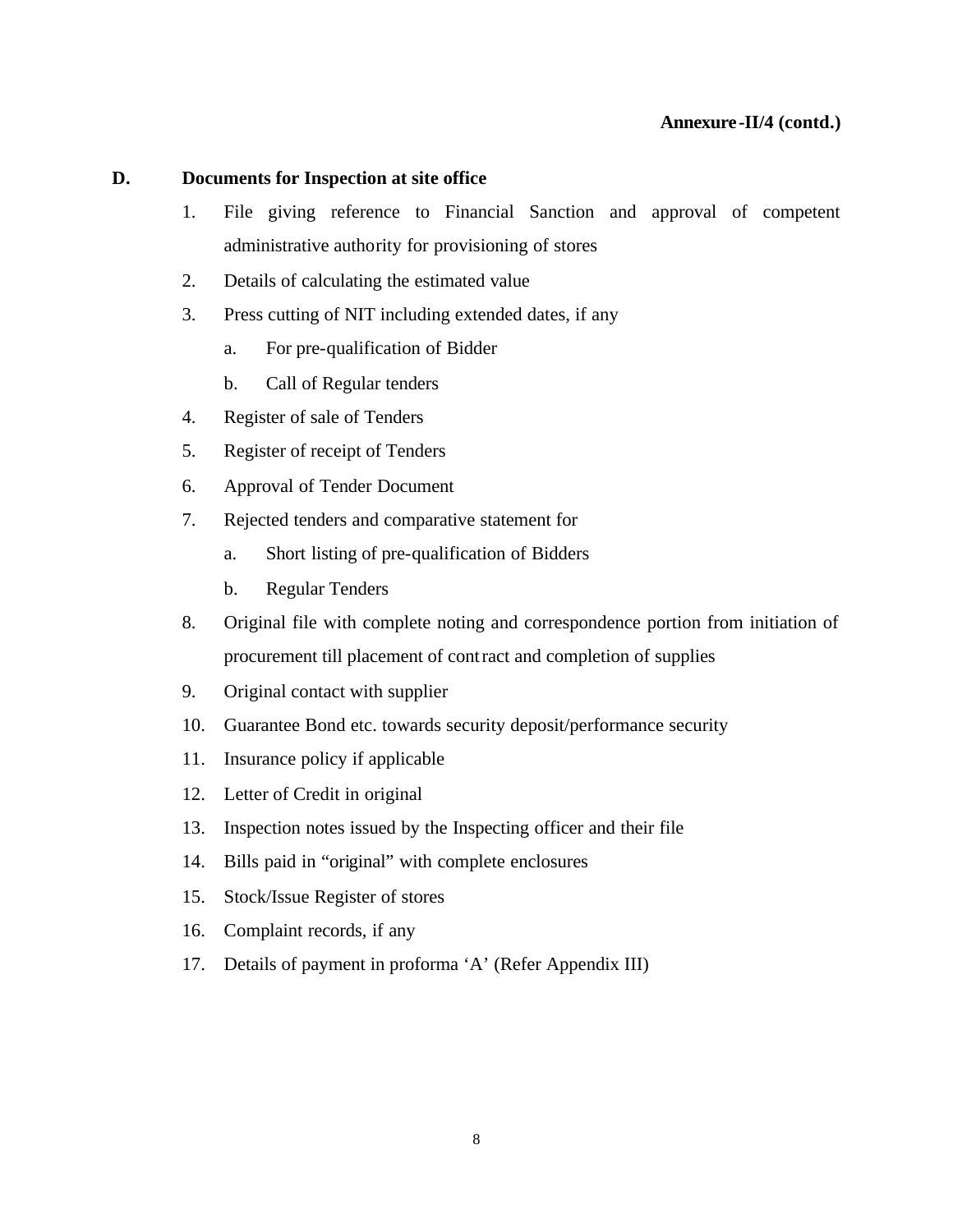#### **PROFORMA FOR INTENSIVE EXAMINATION REPORT**

Name of the Organisation :

Name of the work :

Location :

Tendered Amount :

Period of Inspection :

By

Shri

Technical Examiner

### **1. Particulars of Work**

#### **1.1 Name of work**

Agreement No.:

Name of the Contractor:

Estimated cost :

Tendered cost :

Date of start of work :

Stipulated date of Completion of work as per agreement :

Present Progress :

### **1.2 Departmental authorities**

Zone /GM Office :

Circle / Dy. GM Office :

Division / Sr. Mgr., Mgr. Office :

Sub-Division / Field Unit :

### **1.3 Officials in charge of work**

Chief Engineer / GM / ED : Superintending Engineer / Dy. GM : Executive Engineer / Mgr. / Sr. Mgr. : Assistant Engineer / Dy. Mgr. / Asstt. Mgr. :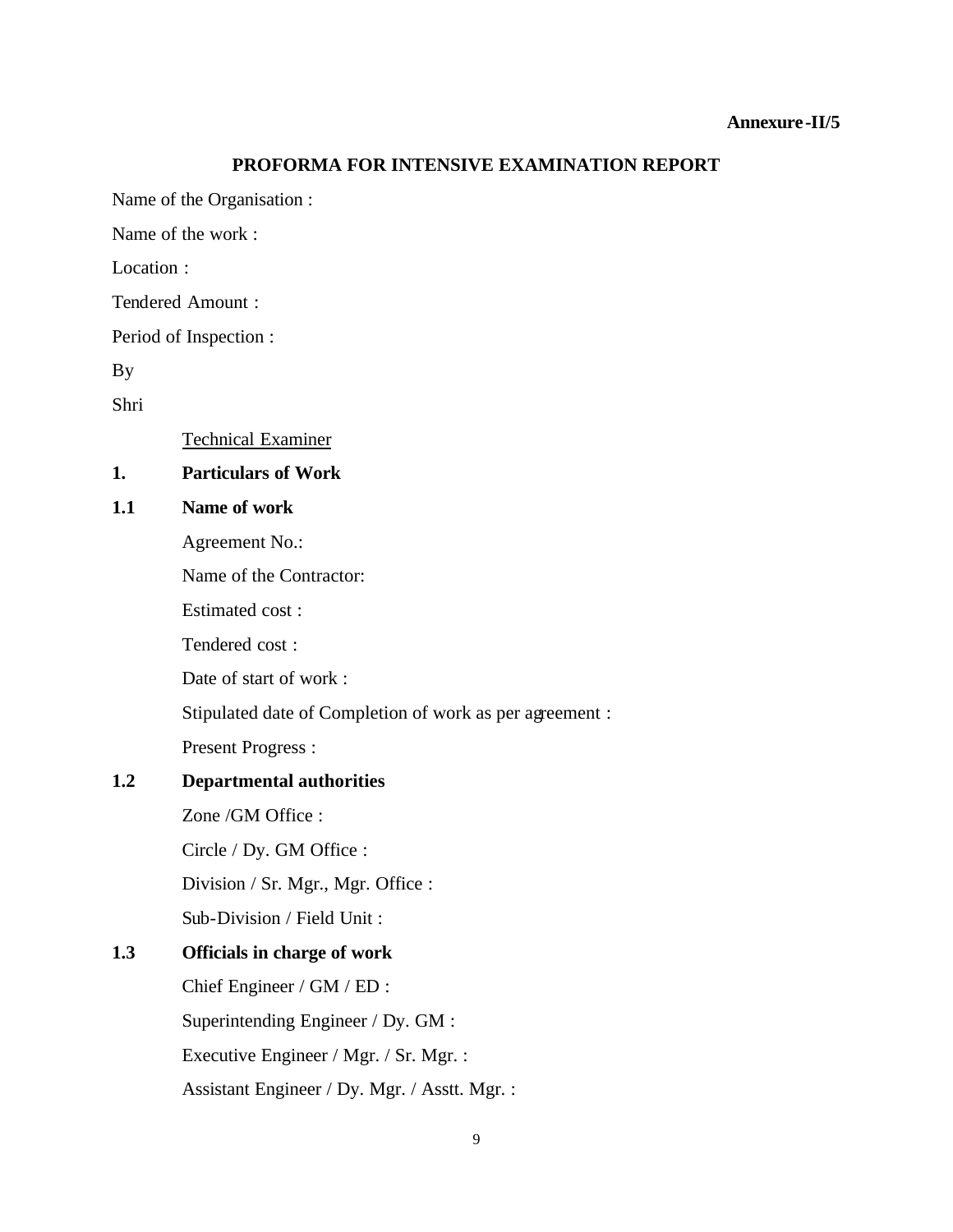Junior Engineer / Supervisor :

Divisional Accountant / Finance Officer :

Asstt. Surveyor of works in Division / Planning officer in field unit :

Surveyor of works in Circle / Planning :

SSW / SW in Zone / Officer in GM / ED office :

**2. Scope of Work**

### **3. Administrative Approval & Expenditure Sanction**

- 3.1 Facts in brief
- 3.2 Observations
- 3.2.1

3.2.2

### **4. Consultancy**

- 4.1 Appointment
- 4.1.1 Facts in brief
- 4.1.2 Observations
- 4.1.2.1
- 4.1.2.2

### **4.2 Contract Document**

- 4.2.1 Facts in brief
- 4.2.2 Observations

4.2.2.1

4.2.2.2

### **4.3 Payments**

- 4.3.1 Facts in brief
- 4.3.2 Observations
- 4.3.2.1
- 4.3.2.2

## **5. Detailed Estimate & Technical Sanction**

- 5.1 Facts in brief
- 5.2 Observations
- 5.2.1
- 5.2.2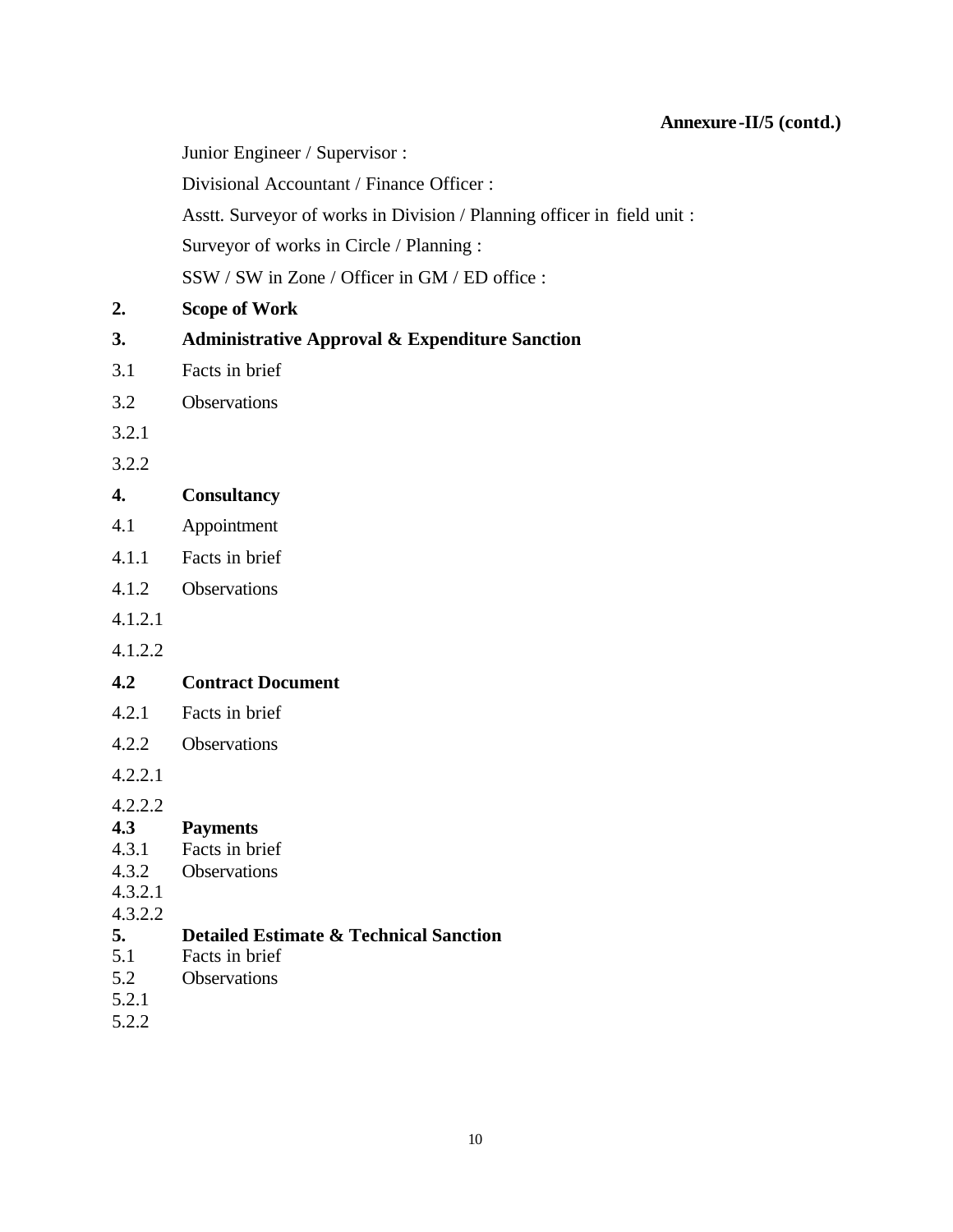- **6. Design & Drawing**
- **6.1 Architectural**
- 6.1.1 Facts in brief
- 6.1.2 Observations
- 6.1.2.1
- 6.1.2.2
- **6.2 Structural**
- 6.2.1 Facts in brief
- 6.2.2 Observations
- 6.2.2.1
- 6.2.2.2

### **6.3 Services**

- 6.3.1 Facts in brief
- 6.3.2 Observations
- 6.3.2.1
- 6.3.2.2
- **7. Tender Documents**
- 7.1 Facts in brief
- 7.2 Observations

7.2.1

7.2.2

### **8. Pre qualification**

- 8.1 Facts in brief
- 8.2 Observations
- 8.2.1
- 8.2.2

# **9. Inviting and Opening of Tenders**

- 9.1 Facts in brief
- 9.2 Observations
- 9.2.
- 9.2.2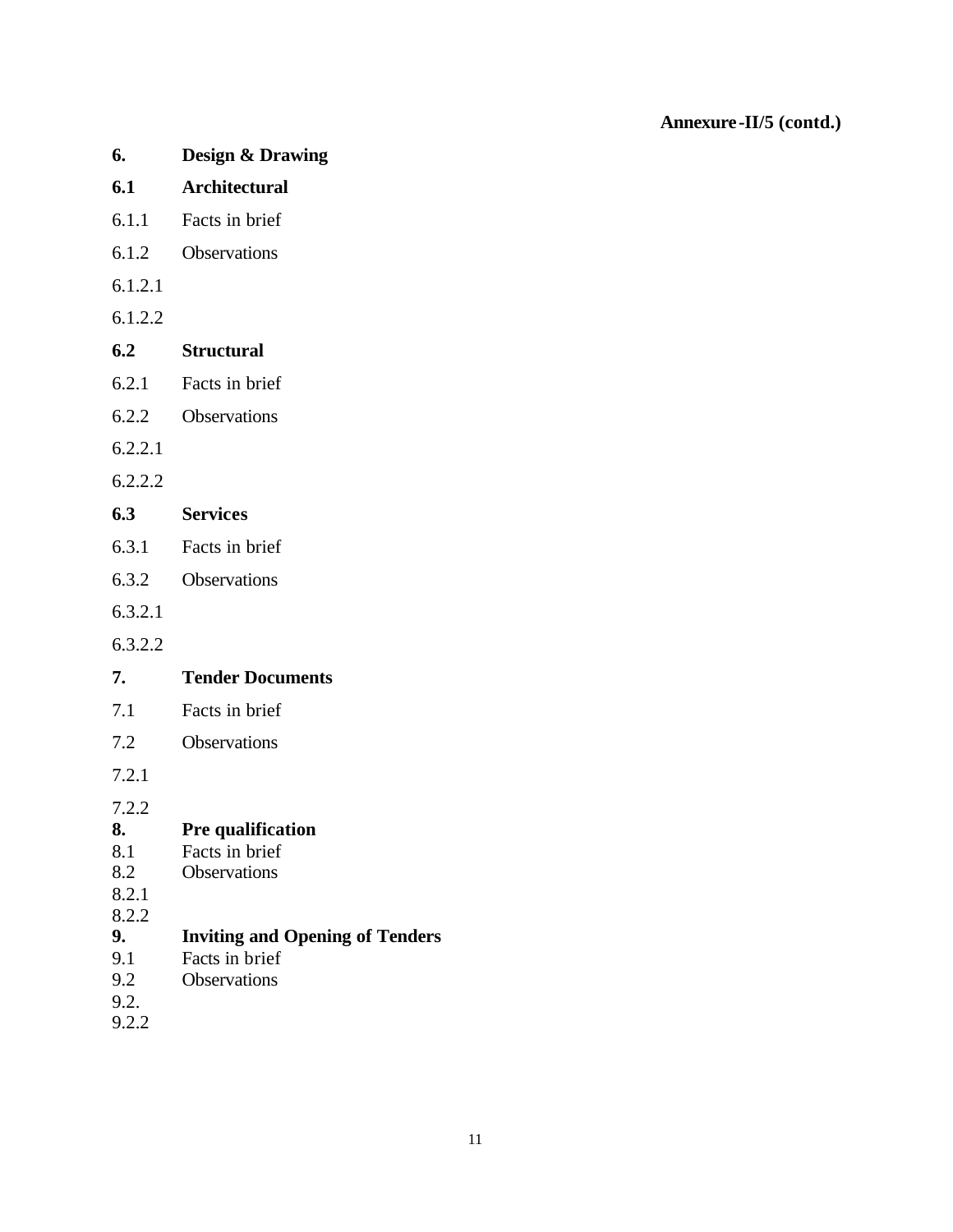| 10.      | <b>Tender Scrutiny &amp; Award of Work</b> |
|----------|--------------------------------------------|
| 10.1     | Facts in brief                             |
| 10.2     | Observations                               |
| 10.2.1   |                                            |
| 10.2.2   |                                            |
| 11.      | <b>Contract Document</b>                   |
| 11.1     | Facts in brief                             |
| 11.2     | Observations                               |
| 11.2.1   |                                            |
| 11.2.2   |                                            |
| 12.      | <b>Payment to Contractors</b>              |
| 12.1     | Facts in brief                             |
| 12.2     | Observations                               |
| 12.2.1   |                                            |
| 12.2.2   |                                            |
| 13.      | <b>Records</b>                             |
|          | 13.1 General Records                       |
| 13.1.1   | Facts                                      |
|          | 13.1.2 Observations                        |
| 13.3.2.1 |                                            |
| 13.1.2.2 |                                            |
|          | 13.2 Site Records                          |
|          | 13.2.1 Facts in briefs                     |
| 13.2.2   | <b>Observations</b>                        |
| 13.2.2.1 |                                            |
| 13.2.2.2 |                                            |
| 14       | <b>Site Inspection</b>                     |
| 14.1     | Facts in brief                             |
| 14.2     | Observations                               |
| 14.2.1   |                                            |
| 14.2.2   |                                            |
|          |                                            |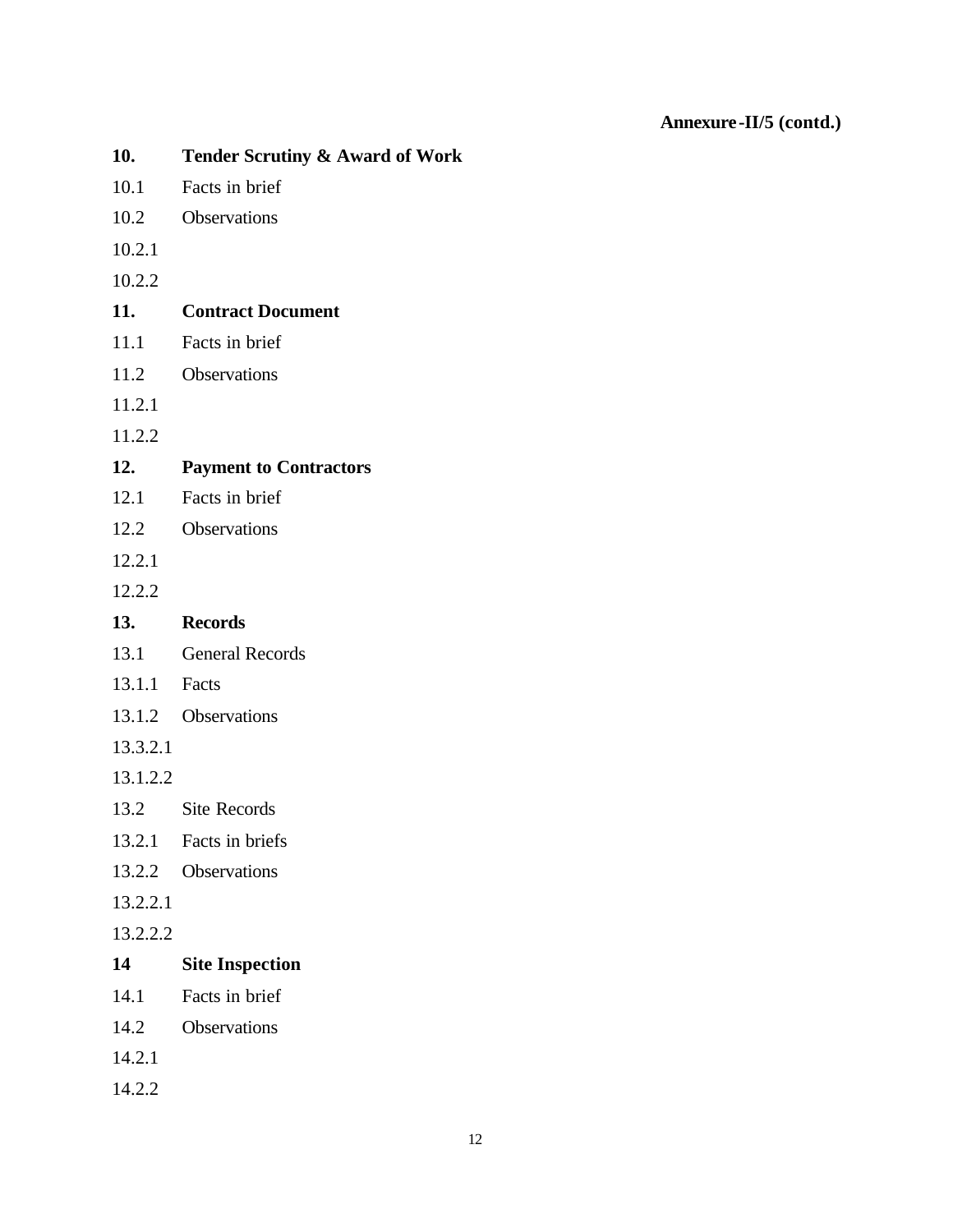- **15 Sample Collection**
- 15.1 Facts in brief
- 15.2 Observations
- 15.2.1
- 15.2.2
- **16. Arbitration Cases**
- 16.1 Facts in brief
- 16.2 Observations
- 16.2.1
- 16.2.2
- **17. Miscellaneous**
- 17.1 Facts in brief
- 17.2 Observations
- 17.2.1
- 17.2.2

Sd/- **Technical Examiner Annexure-II/6**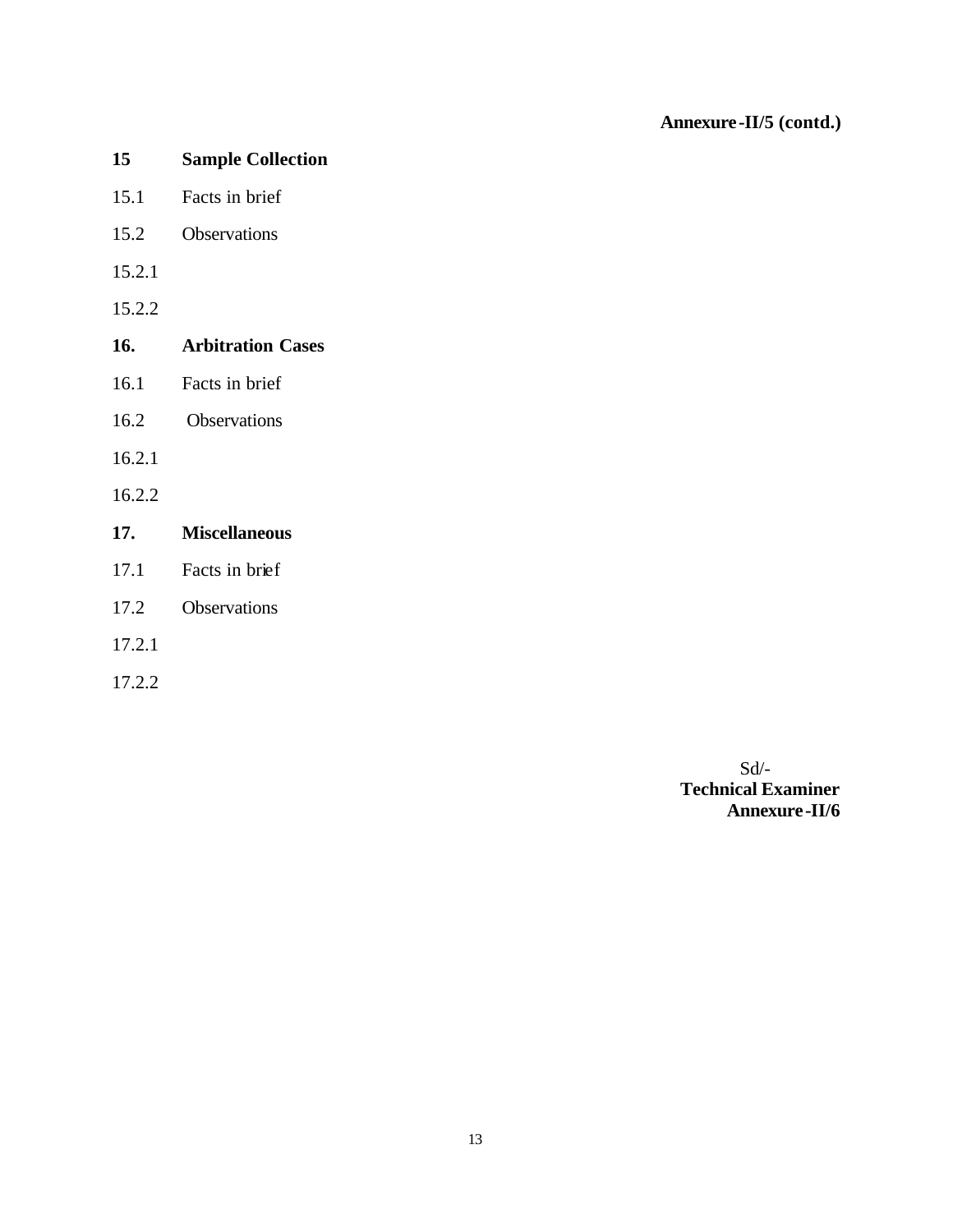### **Annexure-II/6**

# **First Reply to Paras**

| S.No. | Para No. | Reply of Technical Authority | Cost<br>adjustment | CVO's<br>comments |  |
|-------|----------|------------------------------|--------------------|-------------------|--|
|       |          | CTE Observations Reply       |                    | proposal          |  |

 $Sd$ - $Sd$ -**Name and Designation of CVO Technical Authority**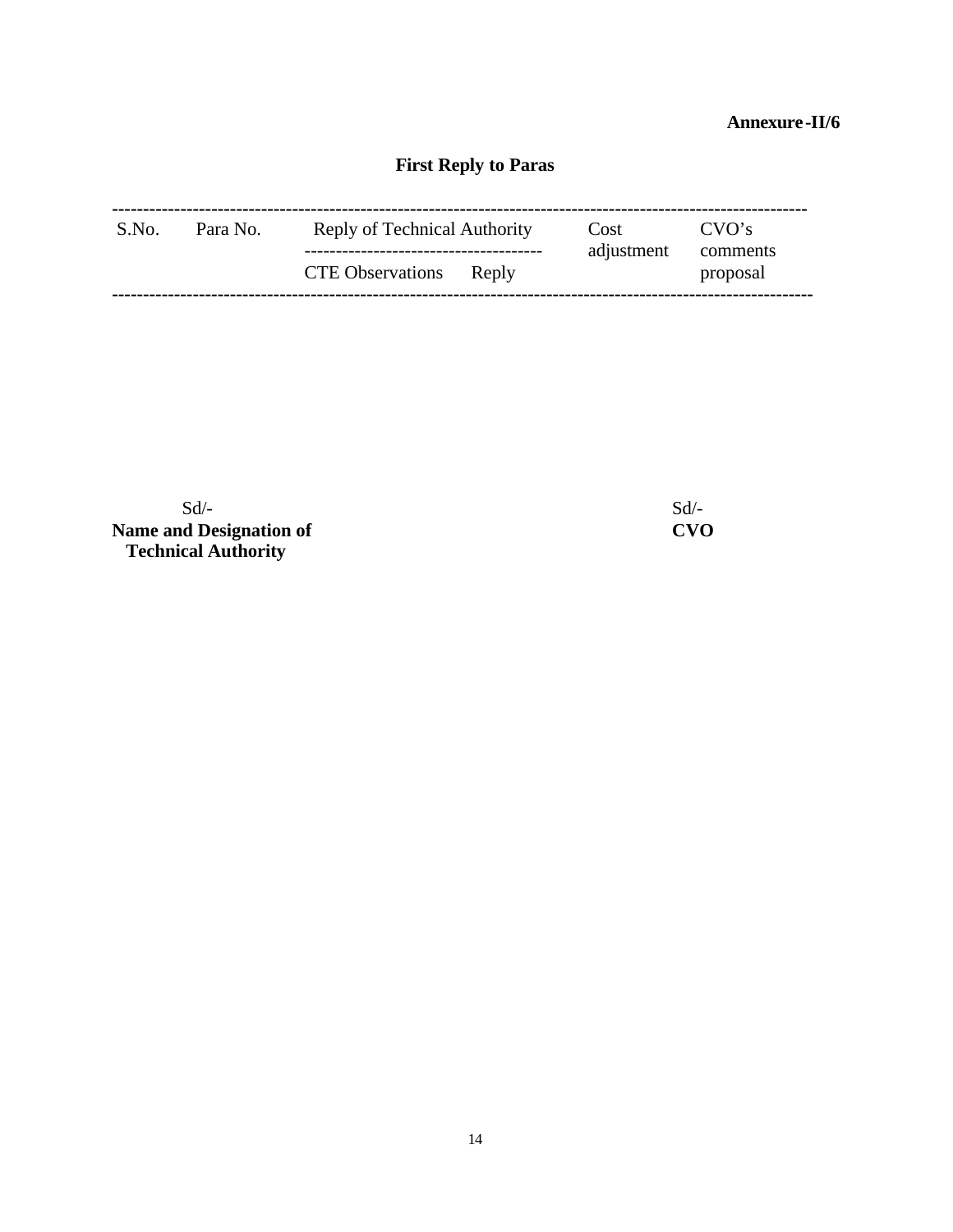**Annexure-II/7**

|       |          |                              | <b>Reply to Rejoinders</b> |                        |                   |  |
|-------|----------|------------------------------|----------------------------|------------------------|-------------------|--|
| S.No. | Para No. | Reply of Technical Authority |                            | Cost                   | CVO's<br>comments |  |
|       |          | Rejoinder                    | Reply                      | adjustment<br>proposal |                   |  |

 $Sd$ - $Sd$ -**Name and Designation of CVO Technical Authority**